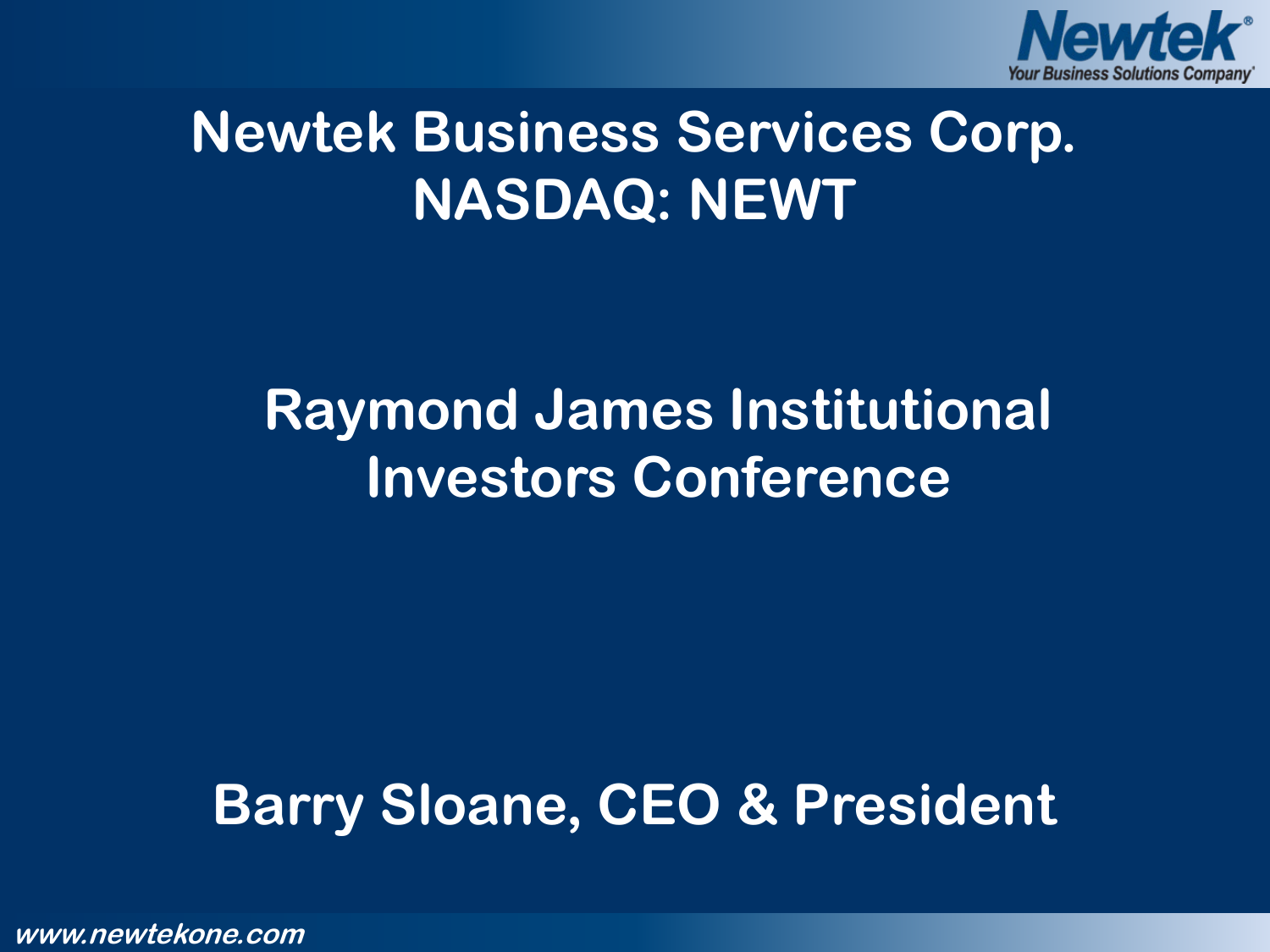#### **Note Regarding Forward-Looking Statements**



The matters discussed in this Presentation, as well as in future oral and written statements by management of Newtek Business Services Corp., that are forward-looking statements are based on current management expectations that involve substantial risks and uncertainties which could cause actual results to differ materially from the results expressed in, or implied by, these forward-looking statements. Forward-looking statements relate to future events or our future financial performance. We generally identify forward-looking statements by terminology such as "may," "will," "should," "expects," "plans," "anticipates," "could," "intends," "target," "projects," "contemplates," "believes," "estimates," "predicts," "potential" or "continue" or the negative of these terms or other similar expressions. Important assumptions include our ability to originate new investments, achieve certain margins and levels of profitability, the availability of additional capital, and the ability to maintain certain debt to asset ratios. In light of these and other uncertainties, the inclusion of a projection or forward-looking statement in this Presentation should not be regarded as a representation by us that our plans or objectives will be achieved. The forward-looking statements contained in this Presentation include statements as to: our future operating results; our business prospects and the prospects of our portfolio companies; the impact of investments that we expect to make; our relationships with third parties; the dependence of our future success on the general economy and its impact on the industries in which we invest; our ability to access debt markets and equity markets; the ability of our portfolio companies to achieve their objectives; our expected financings and investments; our regulatory structure and tax status; our ability to operate as a BDC and a RIC; the adequacy of our cash resources and working capital; the timing of cash flows, if any, from the operations of our portfolio companies; the timing, form and amount of any dividend distributions; the impact of fluctuations in interest rates on our business; the valuation of any investments in portfolio companies, particularly those having no liquid trading market; and our ability to recover unrealized losses. The following discussion should be read in conjunction with our consolidated financial statements and related notes and other financial information appearing in our quarterly and annual reports filed with the U.S. Securities and Exchange Commission.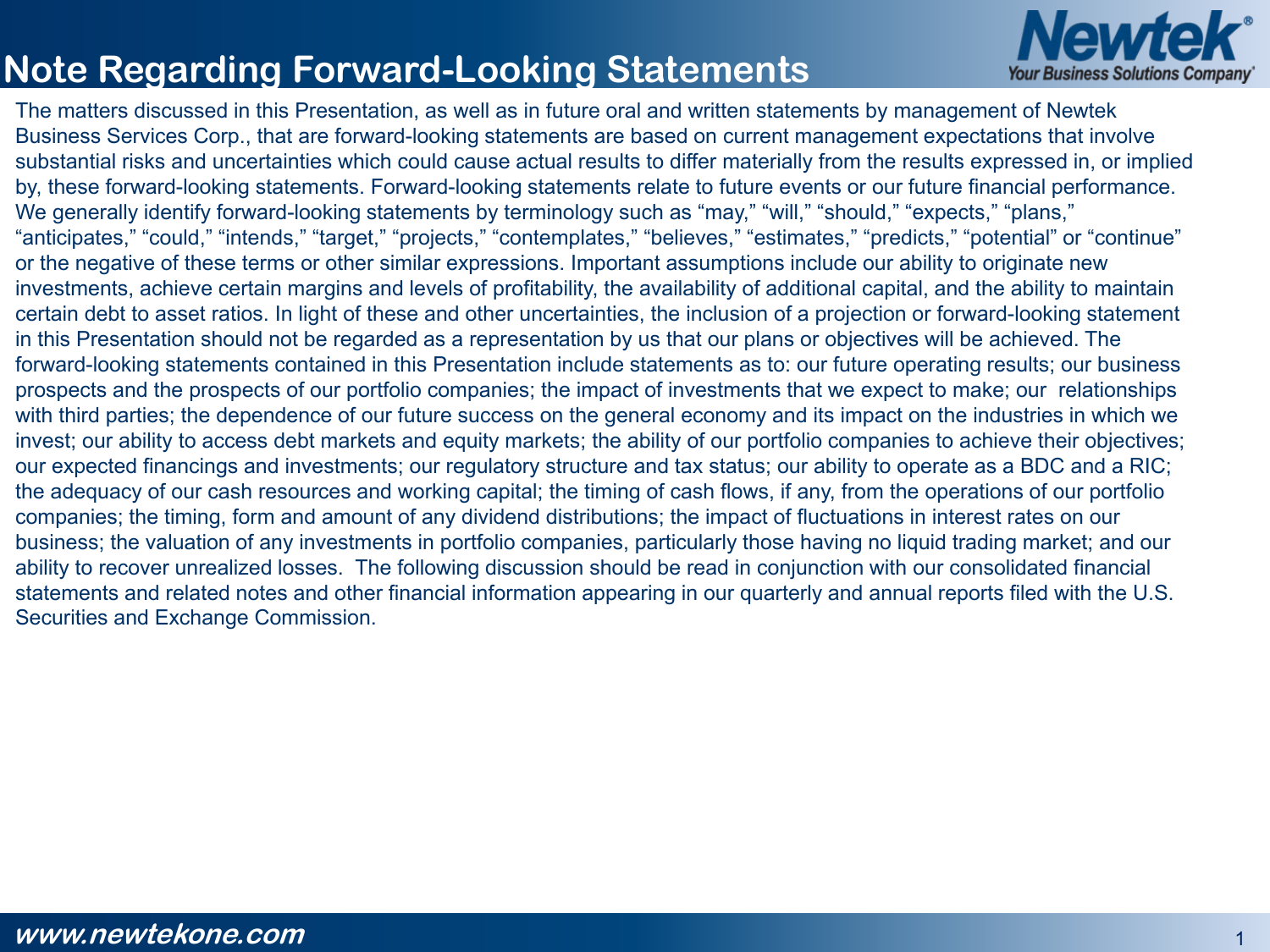# **Newtek Business Services Corp. (NASDAQ: NEWT)**



- The financial information in this presentation is as of September 30, 2018
- The Company will report its full year 2018 financial results after the market closes this afternoon
- A conference call to discuss these results will be held tomorrow, Thursday, March 7, 2019 at 8:30 am ET
- The live conference call can be accessed by dialing (877) 303-6993 or (760) 666-3611
- A live webcast of the call and the corresponding presentation will be available in the 'Events & Presentations' section of the Investor Relations portion of Newtek's website at <http://investor.newtekbusinessservices.com/events-and-presentations>
- A replay of the webcast with the corresponding presentation will be available on Newtek's website shortly following the live presentation and will be available for a period of 90 days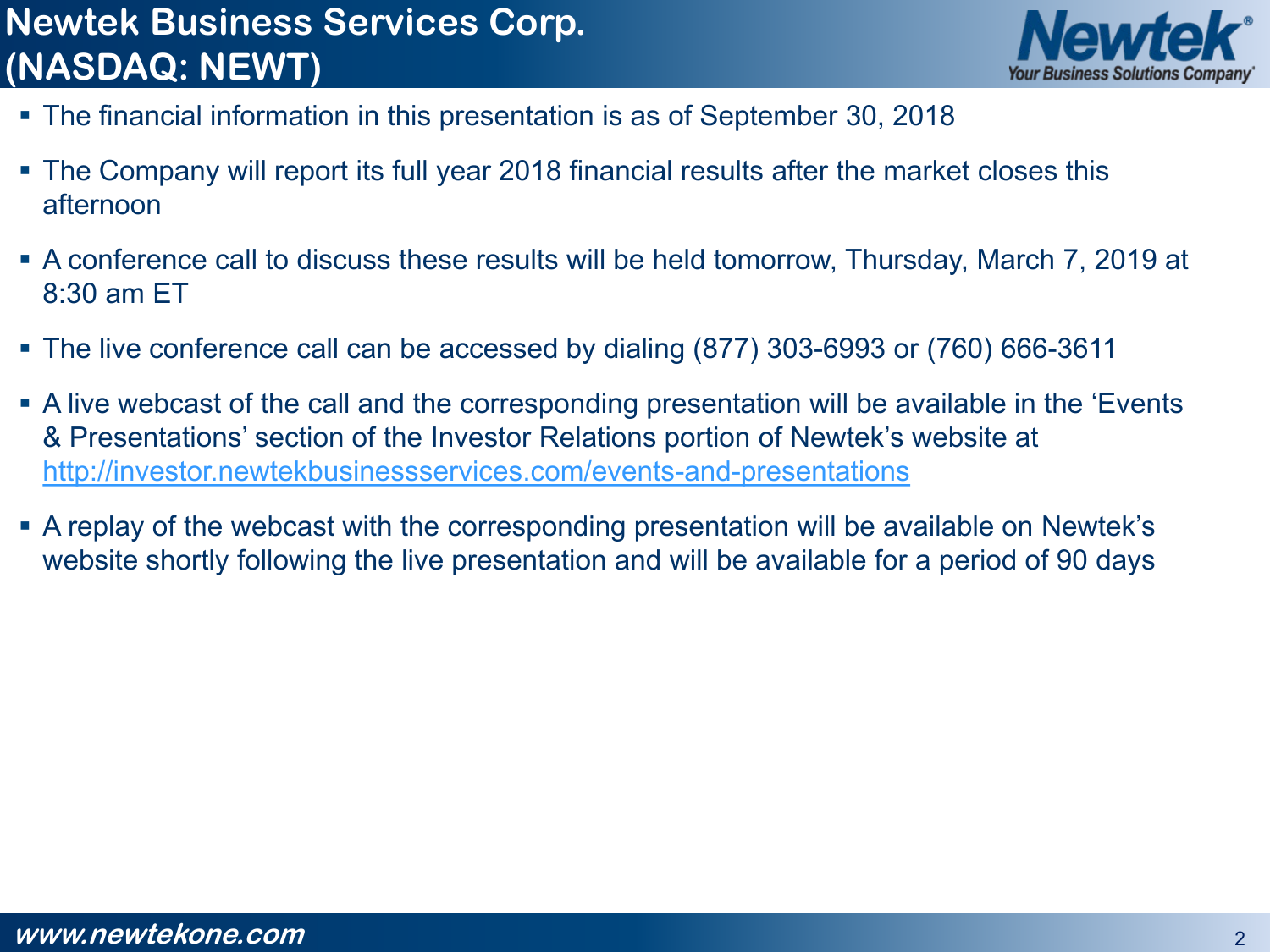## **About Newtek Business Services Corp. (NASDAQ: NEWT)**



- An **internally managed Business Development Company ("BDC")**, which along with its controlled portfolio companies, is a direct distributor of a wide-range of business services and financial products to the small- and medium-sized business market ("SMB")
- Newtek converted to an internally managed BDC on November 12, 2014 and has been publically traded for over 18 years, since September 2000
- Once a BDC elects to be treated as a regulated investment company ("RIC"), the RIC must distribute *at least 90%* of its annual taxable income to shareholders
	- The Company forecasts paying an annual cash dividend of \$1.841 per share in 2019
	- Newtek and its controlled portfolio companies offer state-of-the-art, cost-efficient products and business solutions to over 100,000 SMB accounts across all 50 States including:
	- SBA 7(a) Lending
	- SBA 504 Lending
	- Receivable and Inventory Line of Credit **Financing**
	- Electronic Payment Processing
- Payroll and Benefits Solutions
- eCommerce and Mobile Payment Processing
- Commercial / Personal Insurance / Health & Benefits
- Cloud Computing Products
- Web Services Hosting/Design Development

1Amount and timing of dividends, if any, remain subject to the discretion of the Company's Board of Directors.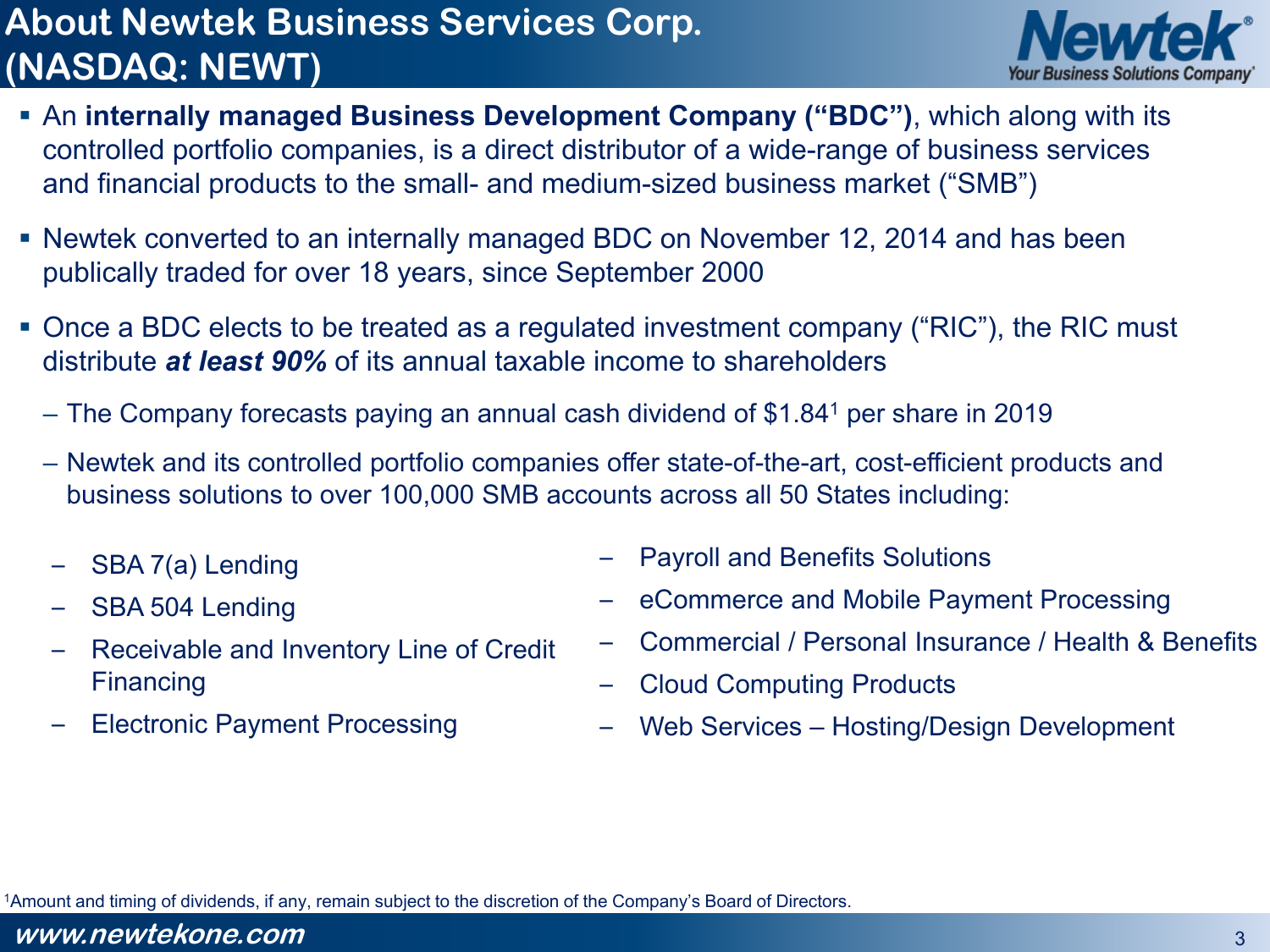### **Newtek's Business Purpose Today**

- 
- Newtek's business model is similar to what Geico® and Amazon.com<sup>®</sup> have done to disrupt their markets
- Newtek acquires clients cost effectively using NewTracker<sup>®</sup>, a patented proprietary web-based customer referral, tracking and processing software
- Newtek and its portfolio companies serve client needs by offering financial and business solutions remotely, using state-of-the-art technology
- Management believes this acquisition strategy is one of the Company's secrets to success and that it is exponentially scalable
- **Processing business from a remote location drives Newtek's business model**
- Newtek has built a robust network of nationally recognized alliance partners that refer businesses to Newtek through NewTracker®
	- Alliance partners refer their customers to Newtek for one or more of our product solutions, to enhance and/or expand their core product menus
	- Alliance partner examples include: *UBS Bank, Raymond James, Credit Union National Association, Morgan Stanley Smith Barney, The Hartford, Amalgamated Bank, New York Community Bank, ENT Federal Credit Union, Legacy Bank, Navy Federal Credit Union, Meineke Mufflers, NYS Academy of Trial*  Lawyers, LLC, Randolph Brooks Federal Credit Union, E-Insure, and True Value Hardware Stores, among others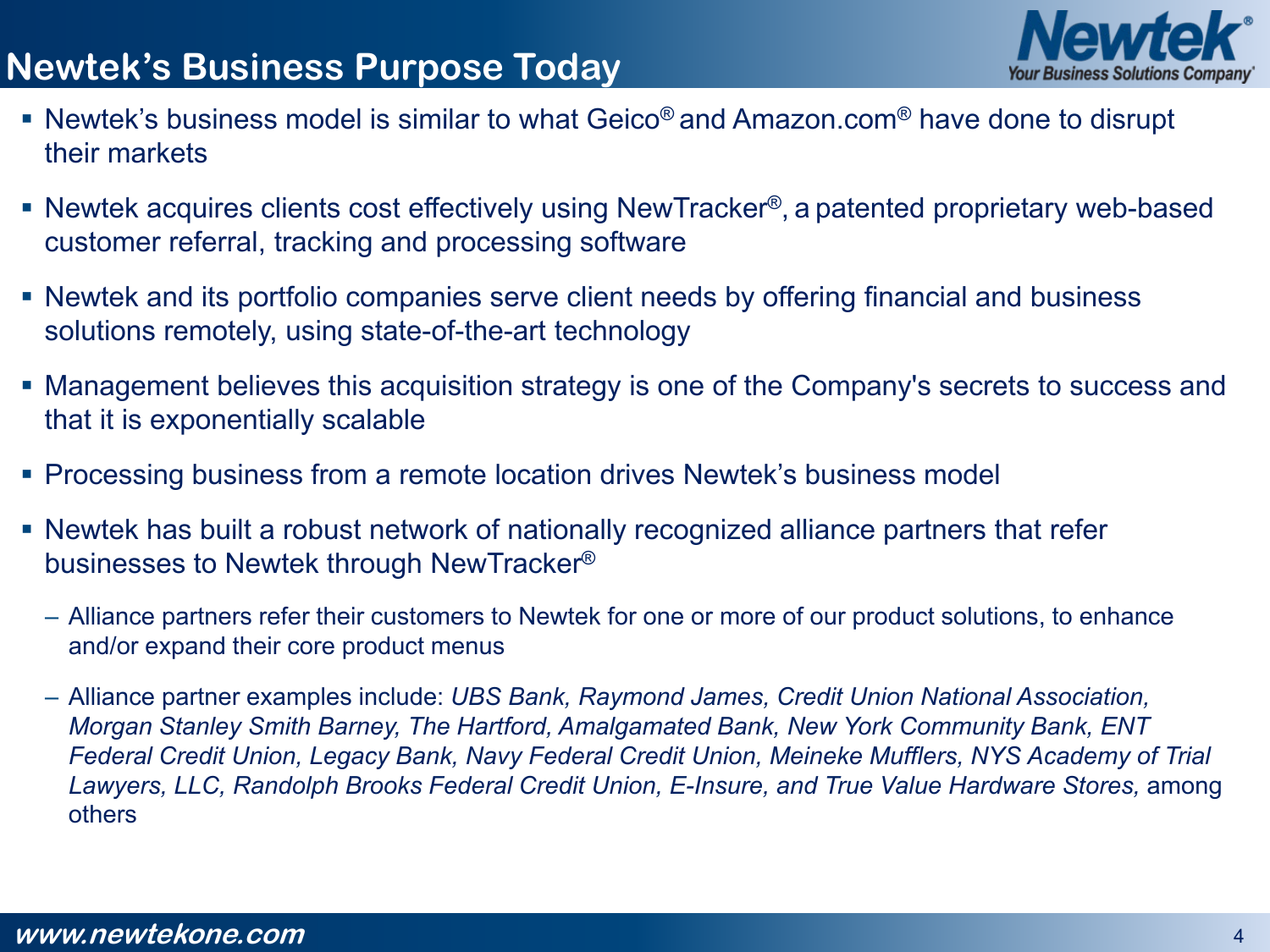### **Newtek Positioned As THE Business Solutions Company**



- **Positioned to be the 'Business Solutions Company of Choice'** for independent business owners
- Satisfy the business needs across many products and services
- [www.newtekone.com](http://www.newtekone.com/)
- Drive traffic to subsidiary and portfolio company product pages as The Business Solutions **Company** 
	- Newtek Business Finance Solutions Newtekone.com/loans
	- Newtek Payment Solutions Newtekone.com/payments
	- Newtek Technology Solutions Newtekone.com/technology
	- Newtek Payroll and Benefits Solutions Newtekone.com/payrollbenefits
	- Newtek Insurance Agency Solutions Newtekone.com/insurance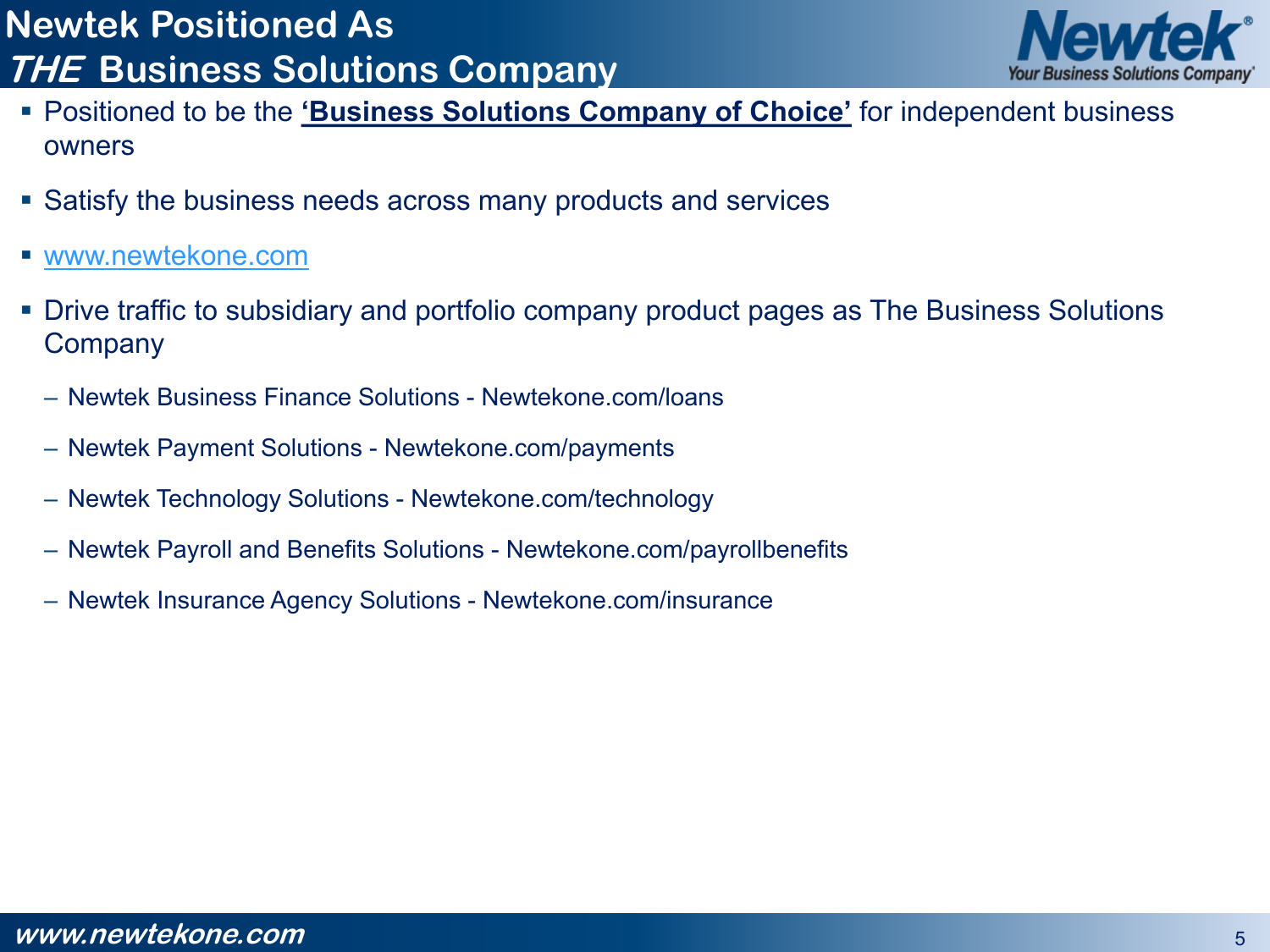### **Third Quarter 2018 Financial Highlights**



- Total investment income of \$12.4 million for the three months ended September 30, 2018; an increase of 29.0% over total investment income of \$9.6 million for the three months ended September 30, 2017
- Net investment loss of \$(1.4) million, or \$(0.08) per share, for the three months ended September 30, 2018, compared to a net investment loss of \$(1.2) million, or \$(0.07) per share, for the three months ended September 30, 2017
- Adjusted net investment income ("ANII") of \$9.3 million, or \$0.50 per share, for the three months ended September 30, 2018; an increase of 10% on a per share basis compared to ANII of \$7.9 million, or \$0.45 per share, for the three months ended September 30, 2017
	- Beat analysts' ANII consensus estimates<sup>1</sup> by \$0.03 per share
- Net asset value ("NAV") of \$287.9 million, or \$15.28 per share; an increase of 1.3% over NAV of \$15.08 per share at December 31, 2017
- Debt-to-equity ratio of 104.9% at September 30, 2018
	- At September 30, 2018, proforma debt-to-equity ratio was 93.6% as a result of the settlement of government-guaranteed portions of SBA 7(a) loans sold prior to September 30, 2018, settling subsequent to the balance sheet date
	- The Company is now able to increase its debt-to-equity ratio from 1:1 to 2:1, and plans to do so at a slow and measured pace
- Total investment portfolio increased by 12.4% to \$513.5 million at September 30, 2018, from \$456.7 million at December 31, 2017

**www.newtekone.com** \*See page 36 for definition of ANII. 1Analyst consensus estimates as per Bloomberg on November 2, 2018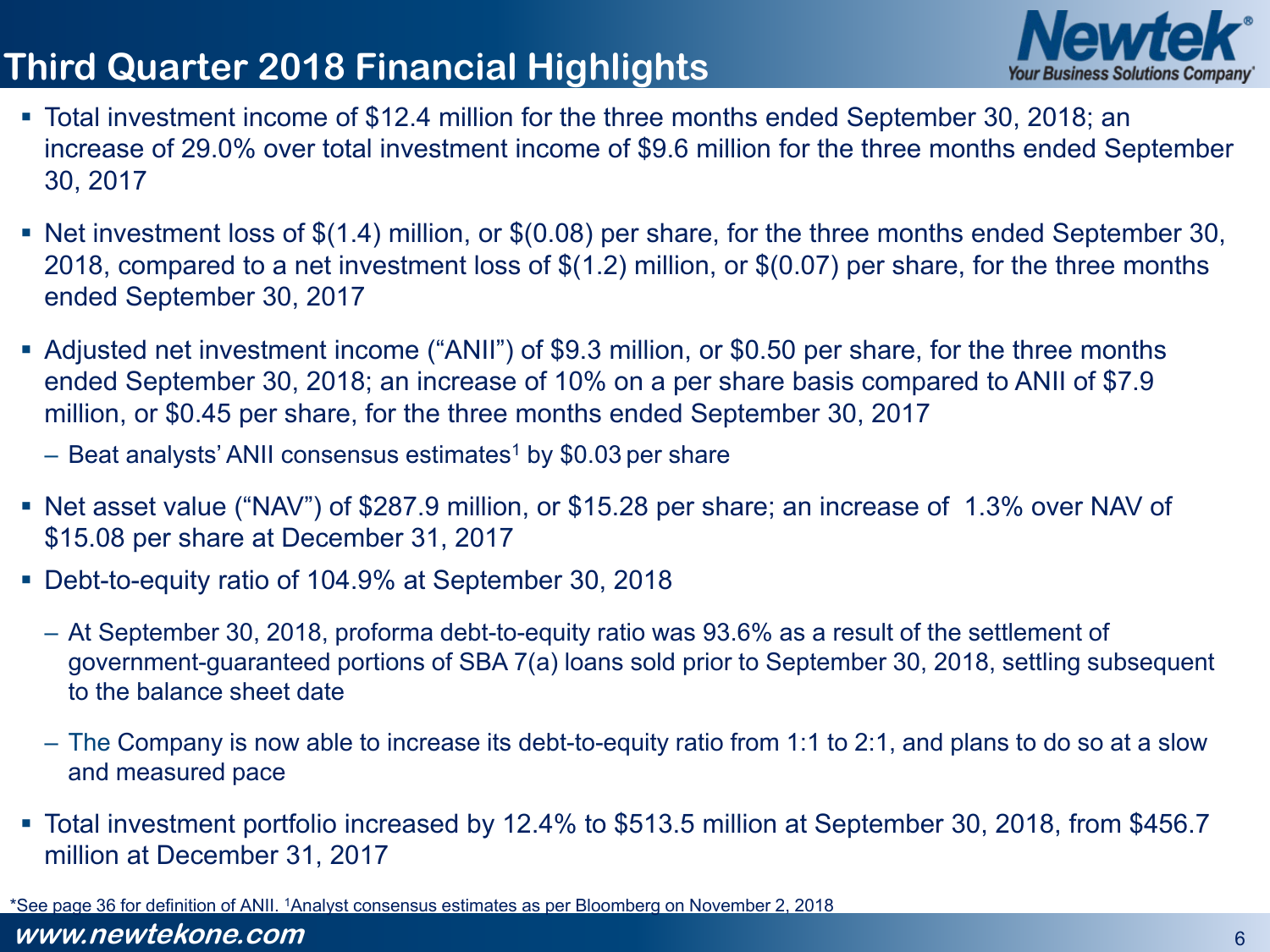### **Non-Conforming Conventional Loan Program**



- On November 27, 2018, a wholly-owned affiliate of Newtek Business Services Corp. ("Newtek"), Newtek Commercial Lending, Inc., and a wholly-owned affiliate of BlackRock TCP Capital Corp. ("BlackRock TCP"), Conventional Lending TCP Holdings LLC, entered into a joint venture, Newtek Conventional Lending, LLC (the "JV"), governed by the Limited Liability Company Agreement for the JV
- Newtek and BlackRock TCP each committed to contribute an equal share of up to \$100 million in equity funding to the JV and each will have equal voting rights on all material matters
- The JV intends to deploy capital over the course of time with additional leverage supported by a warehouse line of credit
- The JV expects to close a \$100 million senior-secured revolving credit facility with an investment bank, with a \$100 million accordion feature, allowing the JV to increase the borrowing available under the JV's credit facility to \$200 million, which would be used to fund and securitize non-conforming conventional loans
- The intended purpose of the JV will be to originate commercial business loans to middlemarket companies as well as small businesses
- The Company believes the JV investment in the non-conforming conventional loan program could have a positive impact on 2019 performance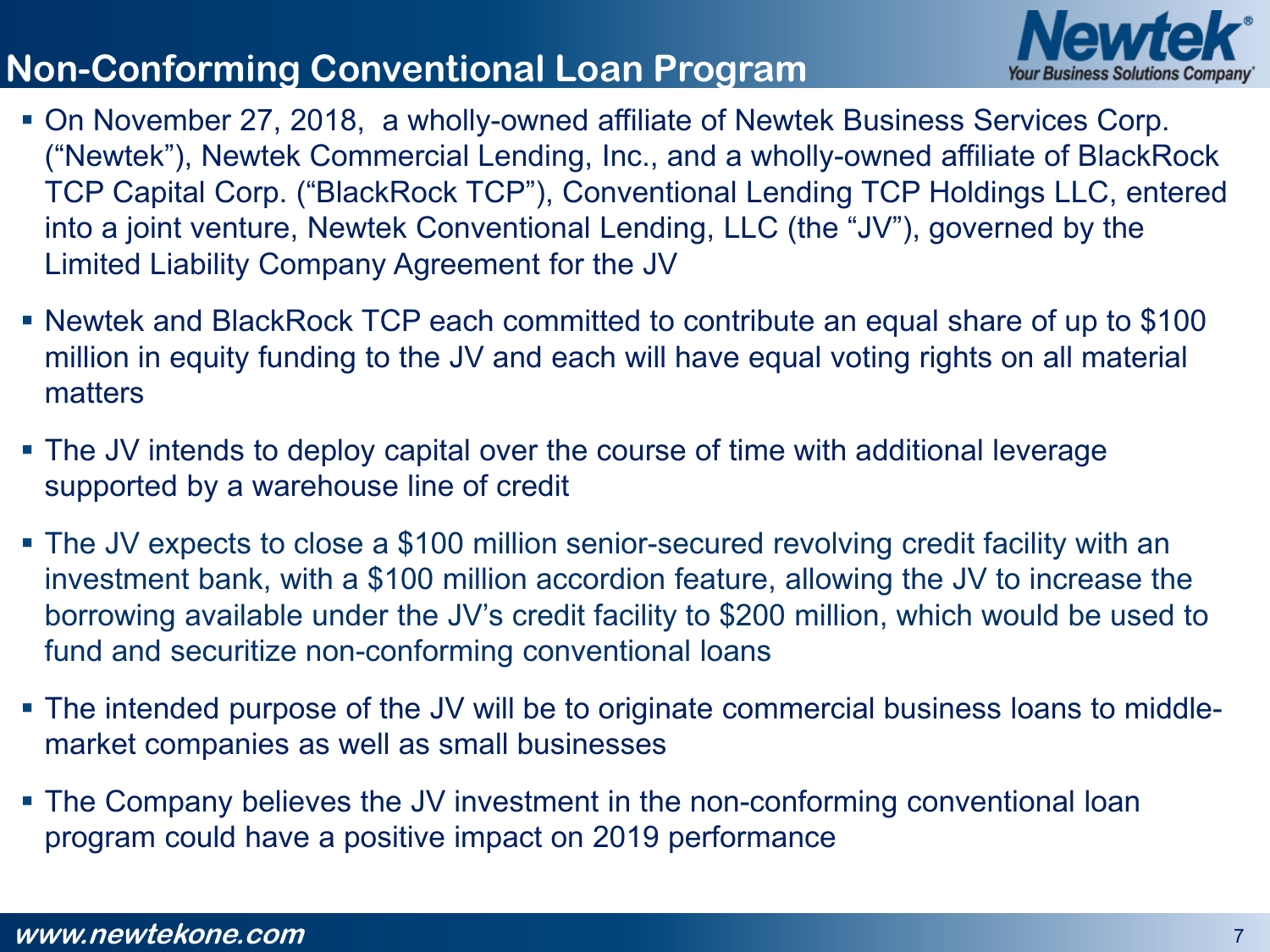

| <b>Newtek Business Services Corp. and Subsidiaries</b> |                                                       |         |  |  |  |  |
|--------------------------------------------------------|-------------------------------------------------------|---------|--|--|--|--|
|                                                        | Debt to equity ratio, actual as of September 30, 2018 |         |  |  |  |  |
| Actual Debt to Equity ratio at September 30, 2018:     |                                                       |         |  |  |  |  |
| Total senior debt                                      |                                                       | 302,167 |  |  |  |  |
| Total equity                                           |                                                       | 287,936 |  |  |  |  |
| Debt to equity ratio - actual at September 30, 2018    |                                                       | 104.9%  |  |  |  |  |
|                                                        |                                                       |         |  |  |  |  |

 Newtek funds both the unguaranteed and guaranteed portions of loans through its credit facility. The guaranteed portions of its SBA 7(a) loans are levered until the loans are sold and settled, typically within 10-14 days of origination

**Based on timing of when loans are** sold and settled, the debt-to-equity ratio will fluctuate

 As of September 30, 2018, there were approximately \$39.3 million of loans sold pending settlement (broker receivable) against our line of credit

| <b>Newtek Business Services Corp. and Subsidiaries</b><br>Debt to equity ratio - proforma at September 30, 2018                          |  |                              |  |  |  |
|------------------------------------------------------------------------------------------------------------------------------------------|--|------------------------------|--|--|--|
| (in thousands):                                                                                                                          |  |                              |  |  |  |
| Broker receivable, including premium income receivable<br>Less: premium income included in broker receivable<br><b>Broker receivable</b> |  | 39,259<br>(3, 103)<br>36,156 |  |  |  |
| 90% advance rate on SBA guaranteed non-affiliate portions of loans<br>sold, not settled                                                  |  |                              |  |  |  |

| Proforma debt adjustments:                                          |           |
|---------------------------------------------------------------------|-----------|
| Total Senior Debt as of September 30, 2018                          | 302,167   |
| Proforma adjustment for broker receivable as of September 30, 2018, |           |
| as calculated above                                                 | (32, 540) |
| Total proforma debt at September 30, 2018                           | 269,627   |

| Proforma Debt to Equity ratio at September 30, 2018:  |         |
|-------------------------------------------------------|---------|
| Total proforma debt                                   | 269,627 |
| Total equity                                          | 287,936 |
| Debt to equity ratio - proforma at September 30, 2018 | 93.6%   |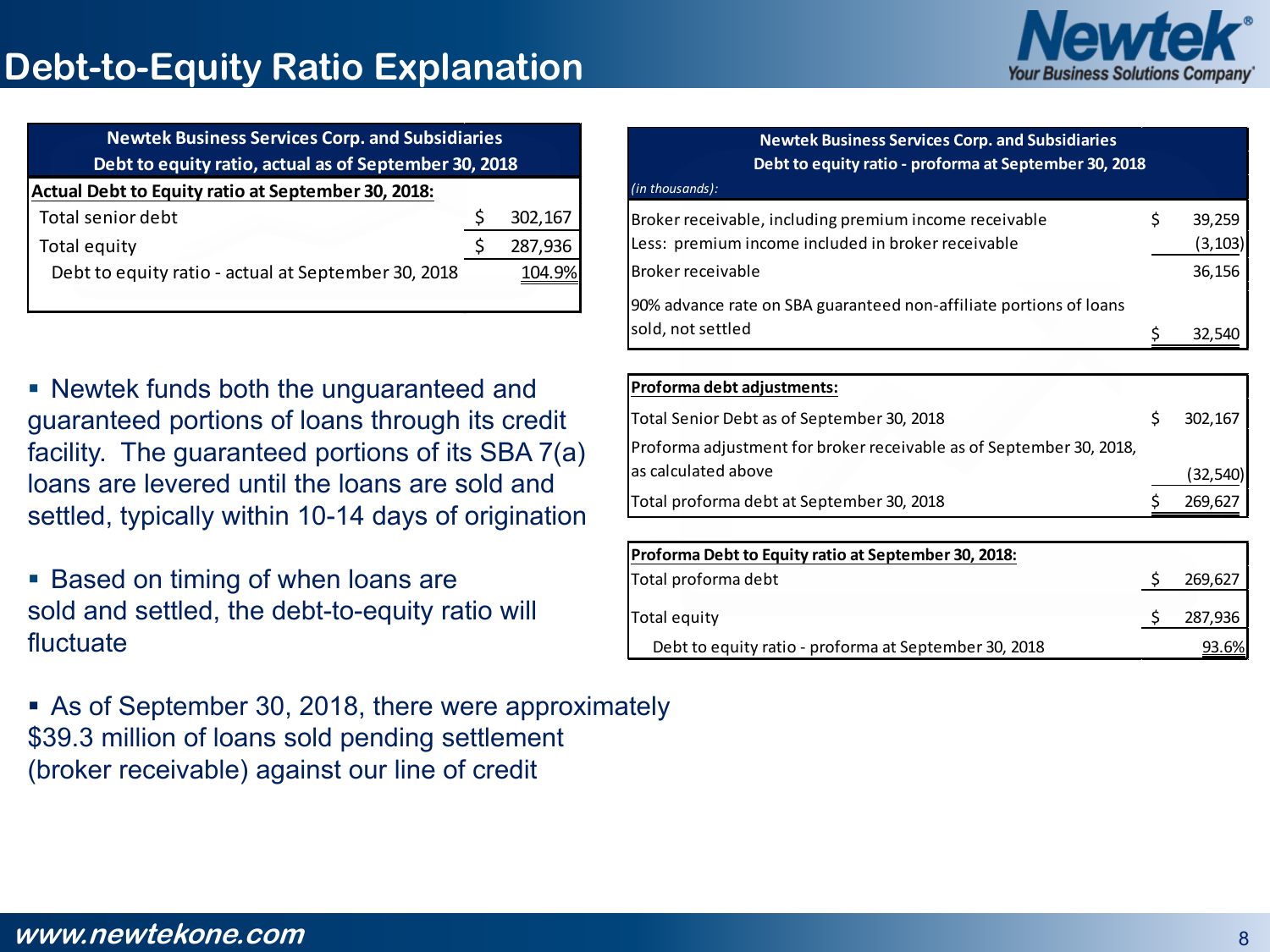### **2018 Dividend Payments and 2019 Dividend Forecast**



- The Company paid cash dividends totaling \$1.80 per share during 2018, an increase of 9.8% over 2017 cash dividends of \$1.64 per share
- The Company forecasts paying an annual cash dividend of \$1.84<sup>1</sup> per share in 2018, a 2.2% increase over the 2018 cash dividend of \$1.80 per share
- February 15, 2019: Newtek's Board of Directors declared a first quarter 2019 cash dividend of \$0.40 per share, payable on March 29, 2019 to shareholders of record as of March 15, 2019
- For the past four years as a BDC, our annual dividend payout has exceeded our initial annual dividend forecast:
	- 2016: Initial annual dividend forecast of \$1.50 per share; paid \$1.53 per share
	- 2017: Initial annual dividend forecast of \$1.57 per share; paid \$1.64 per share
	- 2018: Initial annual dividend forecast of \$1.69 per share; paid \$1.80 per share
- Historically, our annual cash dividends paid have been between 90% to 100% of taxable income. We anticipate our 2018 annual dividend payout to be between 90% to 100% of our taxable income, with the goal of 95%, the midpoint of the range

1 Amount and timing of dividends, if any, remain subject to the discretion of the Company's Board of Directors.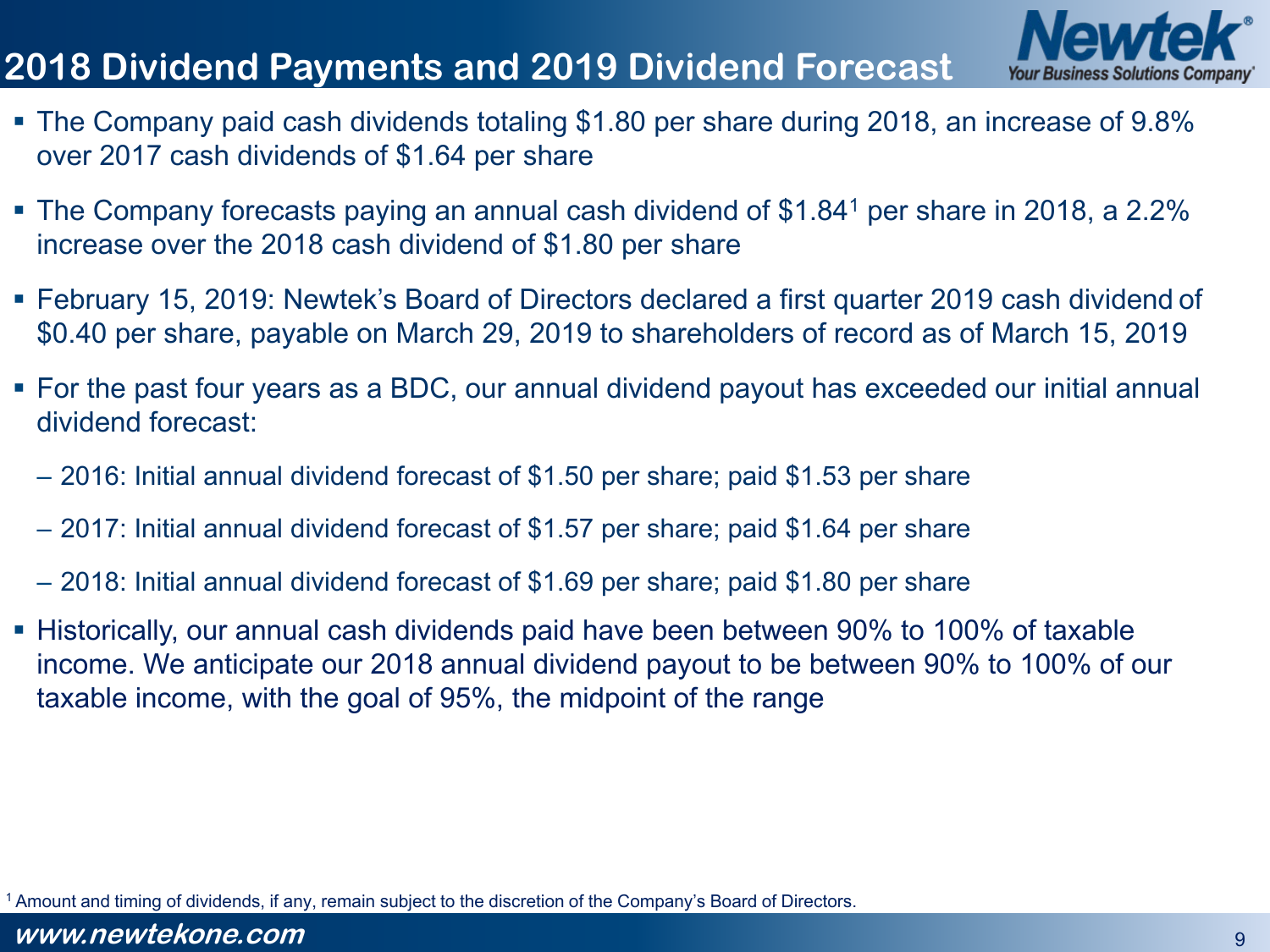# **Third Quarter 2018 SBA 7(a) Lending Highlights**



- NSBF funded \$122.4 million of SBA 7(a) loans during the three months ended September 30, 2018; an increase of 18.1% over \$103.6 million of SBA 7(a) loans funded for the three months ended September 30, 2017
- NSBF forecasts full year 2018 SBA 7(a) loan fundings of between \$465 million and \$485 million, which would represent an approximate 23% increase, at the midpoint of the range, over SBA 7(a) loan fundings for the twelve months ended December 31, 2017
- NSBF forecasts full year 2019 SBA 7(a) loan fundings of between \$580 million and \$620 million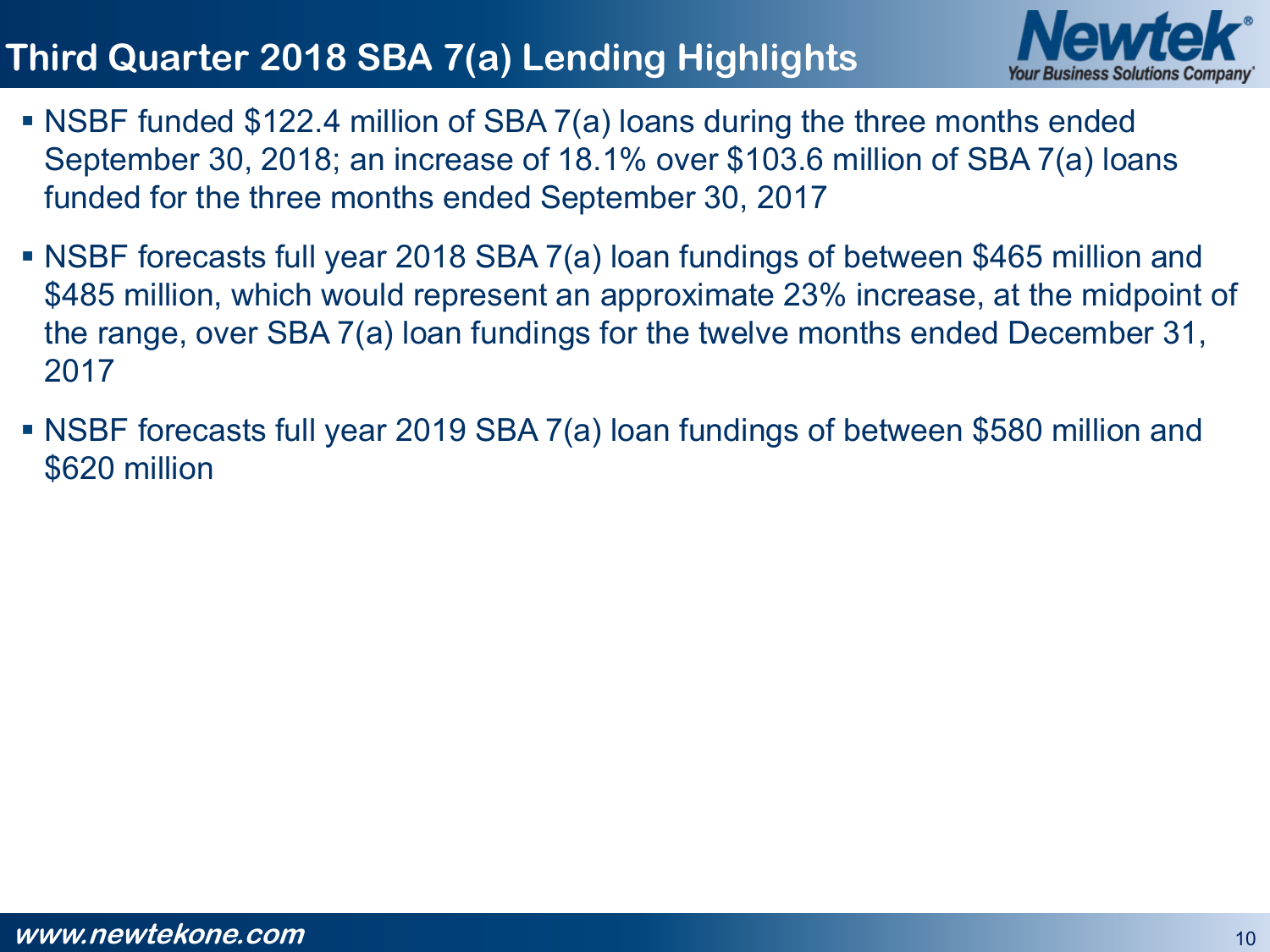

- Sufficient capital available
- Do not forecast a significant change in loan demand to reach the 2019 SBA 7(a) loan funding forecast
- Throughout 2018, we have hired new staff and promoted existing seasoned staff
- Invested in human capital as well as added work stations for over 100 new employees in New York; Boca Raton, FL; and Orlando, FL combined
- **Invested in and improved technology for the lending platform**
- Gained new alliance partnerships
- Expect to continue to see significant growth in loan referrals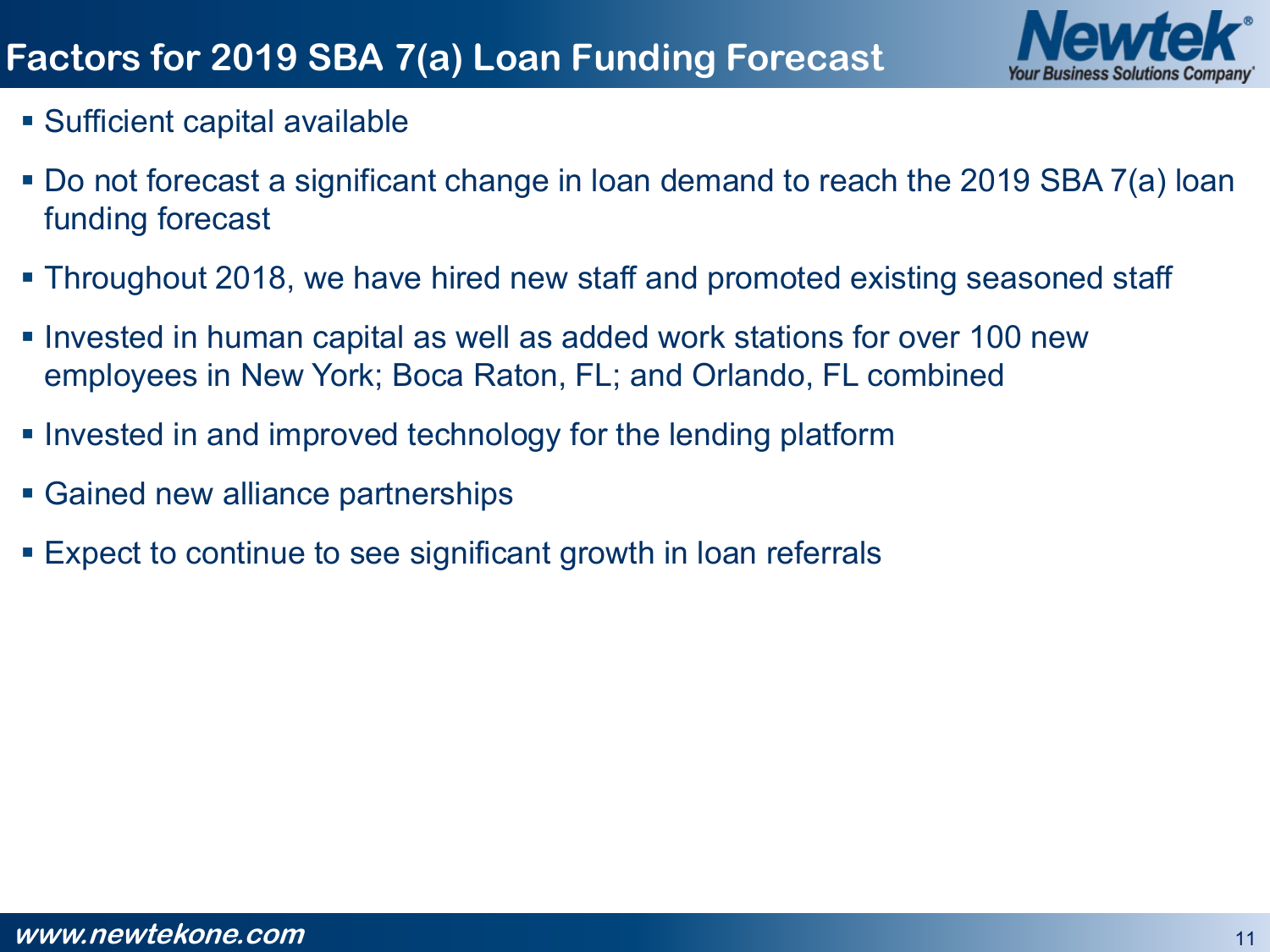### **Newtek's 9th & Largest Securitization**



- On November 8, 2018, Newtek closed its ninth and largest small business loan securitization, for the sale of \$108.6 million in Unguaranteed SBA 7(a) Loan-Backed Notes (the "Notes"), Series 2018-1
- **Offering consists of 2 Classes of Notes:** 
	- Class A Notes: \$82.9 million, rated 'A' by Standard and Poor's
	- Class B Notes: \$25.7 million rated 'BBB-' by Standard and Poor's
- The Notes had an 83.5% advance rate, an approximate 4.0% improvement over the most recent securitization in November 2017, making it the highest advance rate of all securitizations to date
- The Notes were priced at an average initial yield of 4.32% (Note: interest rates will be floating rate) across both classes
	- Received the best pricing in our securitization history with an approximate 30 basis point reduction in the spread over LIBOR on the Class A Notes compared to our November 2017 securitization
- Deutsche Bank Securities Inc. acted as sole bookrunner for the sale of the Notes and Capital One Securities, Inc. acted as co-manager for the offering
- Exercised the optional redemption of rated notes in the 2013-1 securitization transaction, effectively retiring that deal and adding seasoned collateral to our 2018-1 securitization transaction
	- As a result, we were able to release approximately \$15.0 million in cash from a reserve fund as well as the overcollateralization on the notes, which can be used to further grow our business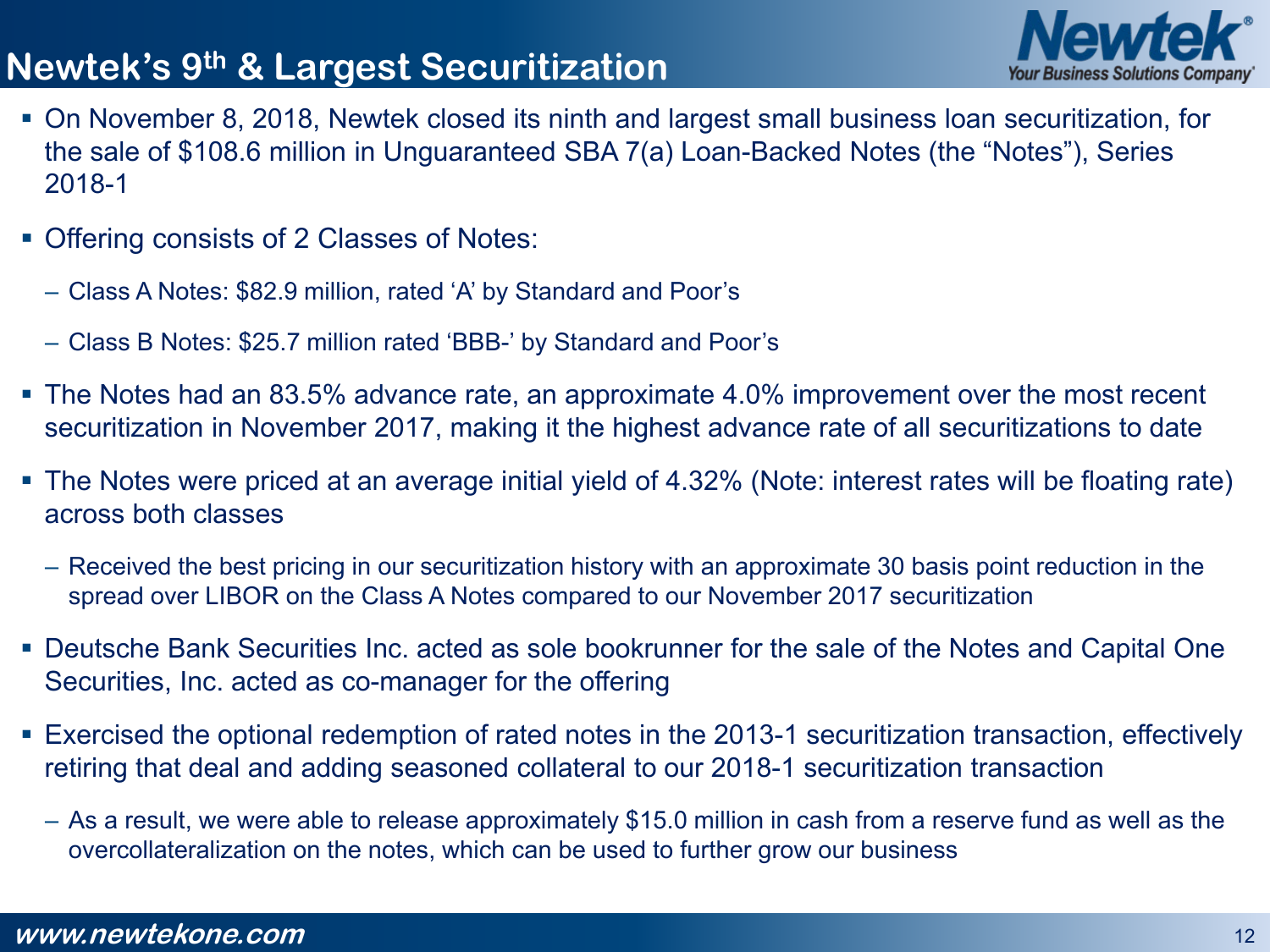### **Positive Effects of Rising Interest Rates**



- **Interest income increases in a rising-rate environment with a floating rate loan** portfolio
	- Interest rate on loan portfolio is PRIME plus 2.75%, which is equivalent to an **8.25%** current coupon to Newtek
	- The Notes in our 2018-1 securitization transaction were priced at an average initial yield of approximately **4.32%** (Note: interest rates will be floating rate) across both classes
	- Equivalent to a spread of approximately 360-370 basis points
- Experience faster prepayment speeds in a rising-rate environment
	- Higher prepayment speeds could lead to more frequent exercising of redemptions of older securitization transactions and in turn allow for greater cash flow in the securitization, which can assist us in cost-effectively financing our growth
	- Expect to be a more frequent issuer in 2019, with larger deal sizes as we grow our loan platform as well as continue to exercise redemptions of older deals due to the higher prepayment rates we are experiencing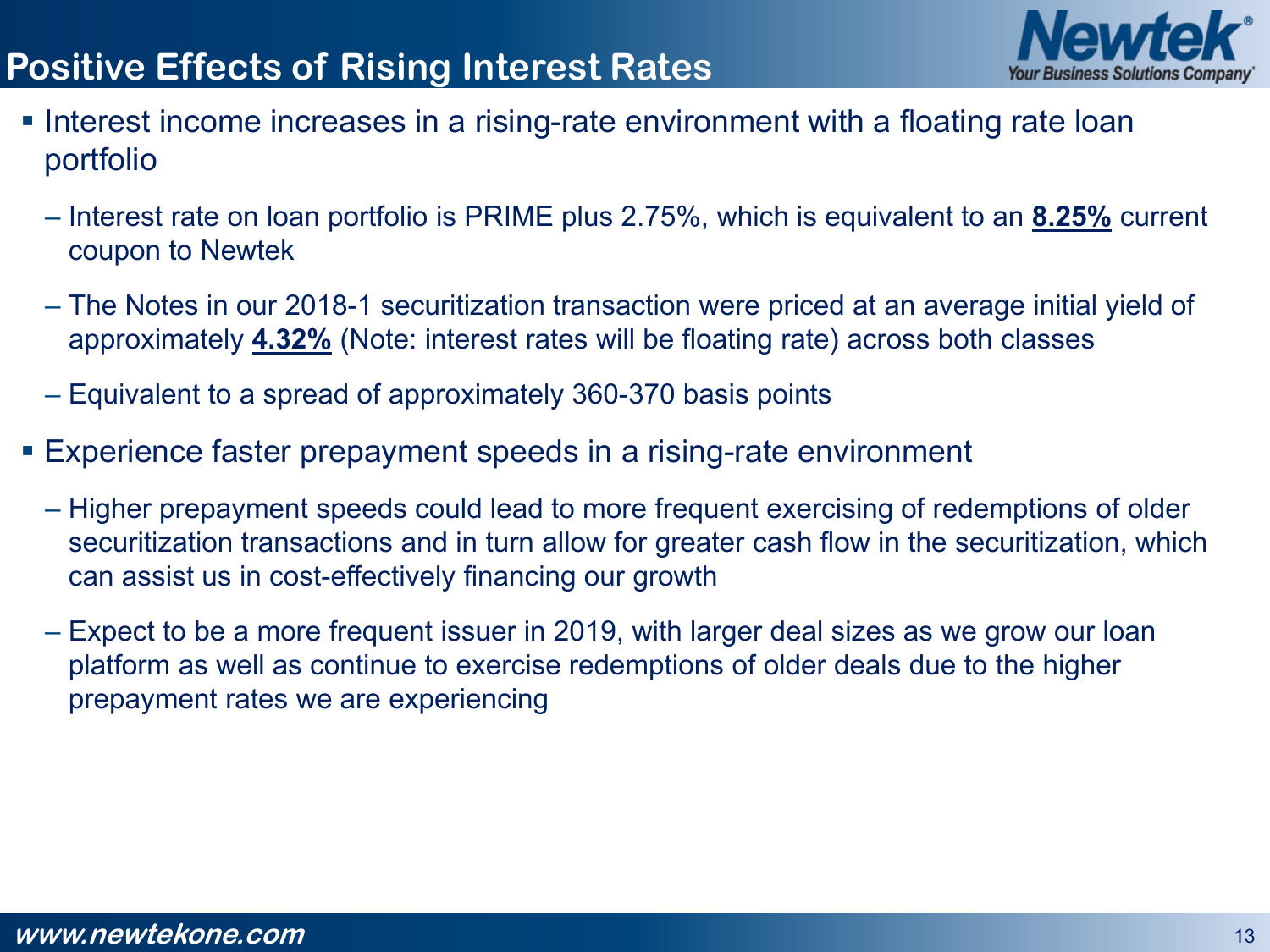# **Reduced Cost of Capital at Portfolio Companies**



- Premier Payments LLC and Newtek Merchant Solutions, two of the Company's wholly owned payment processing portfolio companies, closed \$50 million in financing arranged by Webster Bank
- The \$50 million in financing consists of a \$35 million five-year term loan, and a \$15 million revolving credit facility
- These portfolio companies will use a portion of this financing to repay the \$40 million outstanding balance and retire the \$50 million facility with Goldman Sachs Specialty Lending Group L.P., an affiliate of the Goldman Sachs Group Inc.
- The financing with Webster Bank represents a 350 basis point improvement over the interest rate on the term loan with their existing lender
- The Company believes this interest rate reduction will increase the available distributable income at the portfolio companies, which could positively impact the Company's earnings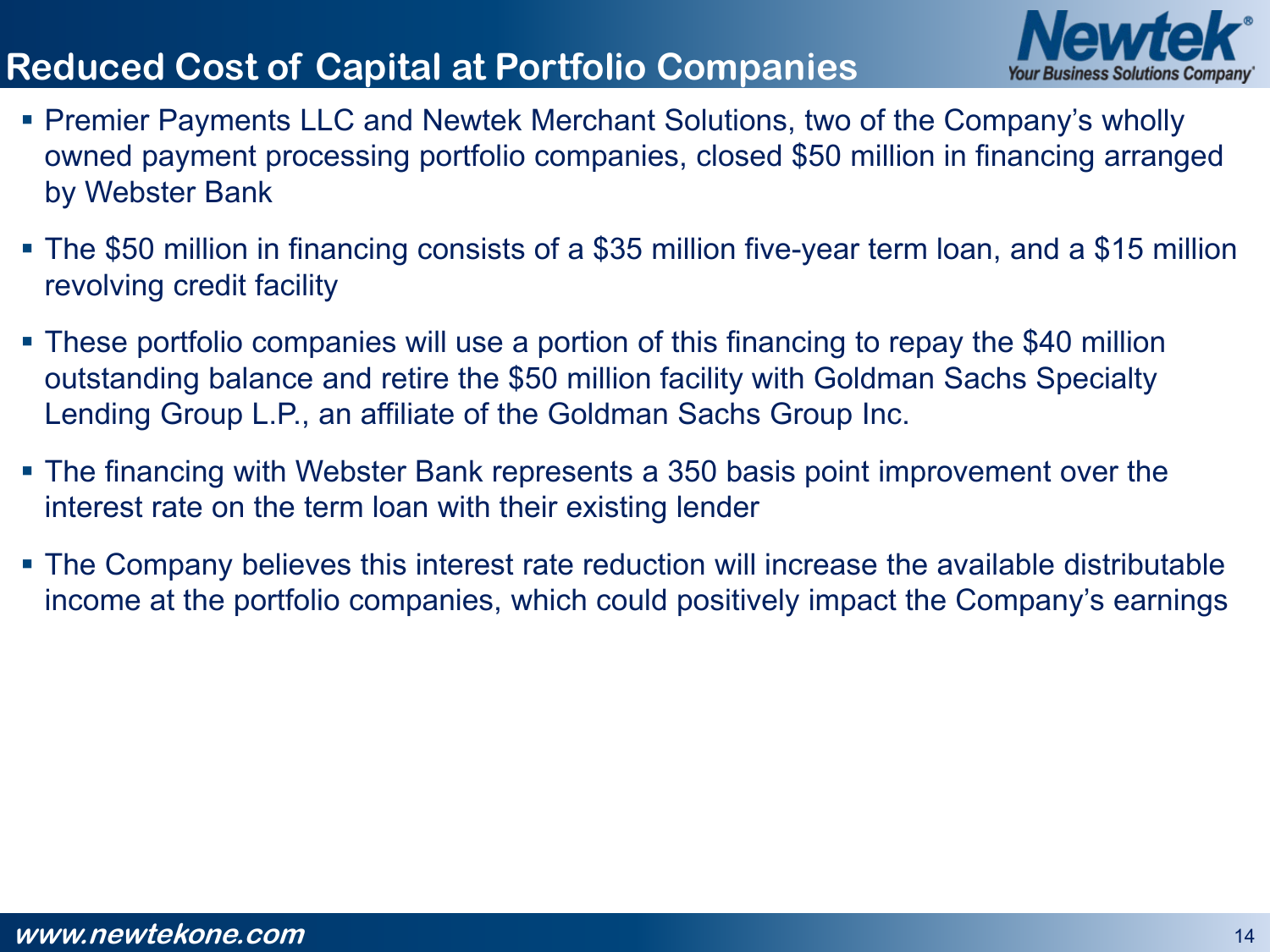### **Newtek Small Business Finance Overview: SBA 7(a) Loans**



- Currently the largest non-bank lender licensed by the SBA under the federal Section 7(a) loan program based on annual origination volume
- One of 14 Non-Bank SBA Government-Guaranteed Lender Licenses (new licenses are presently no longer being issued)
- $\bullet$  5<sup>th</sup> largest SBA 7(a) lender (including banks<sup>1</sup>) with PLP status
- National SBA 7(a) lender to small businesses since 2003; 15-year history of loan default frequency and severity statistics
- Issued 9 S&P-rated AA & A securitizations since 2010
- Small balance, industry and geographically diversified portfolio of 1,844 loans
	- Average loan size is approximately \$181K of average unguaranteed retained loan balance
- Floating rate at Prime plus 2.75% with no caps and quarterly rate adjust; currently equivalent to 8.25% cost to borrower
- No origination fees with 7- to 25-year amortization schedules; receiving a high-quality loan product
- Secondary market established for SBA 7(a) government-guaranteed loans for over 61 years and Newtek establishes liquidity for unguaranteed portions through securitizations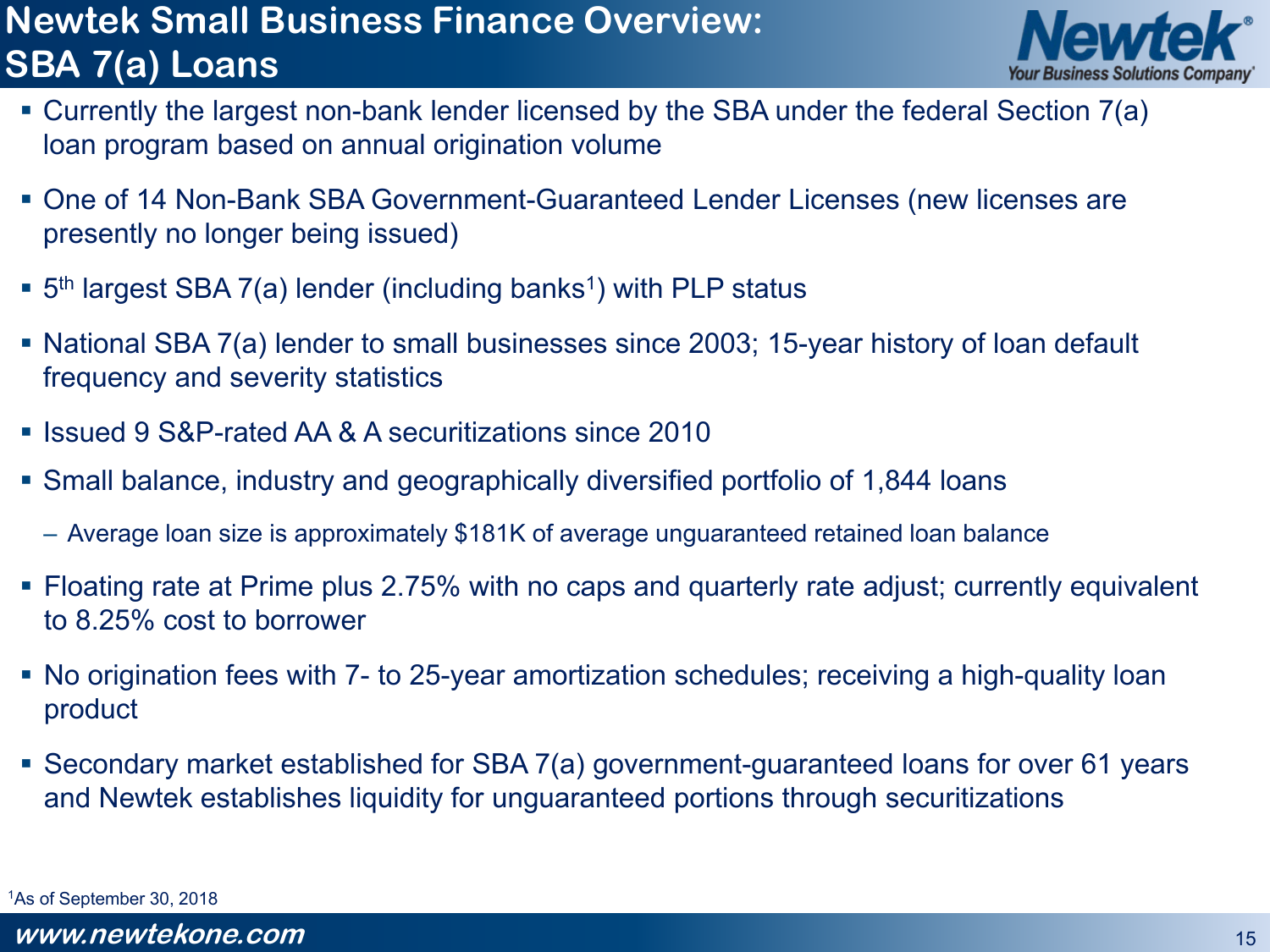

#### SBA 7(a) Loan Fundings Three Months Ended September 30, 2017 vs. 2018

\$ in millions **SBA 7(a) Loan Pipeline**





**September 30, September 30, 2018 2017** Prequalified Loans \$164,260,775 \$112,485,322 Loans In Underwriting 106,489,037 65,901,600 Approved Pending Closing 71,491,300 54,359,700

**Total Loan Pipeline \$342,241,112 \$232,746,622**

- For the three months ended September 30, 2018, SBA 7(a) loan fundings increased year over year by 18.1%
- For the three months ended September 30, 2018, total SBA 7(a) loan pipeline increased year over year by 47%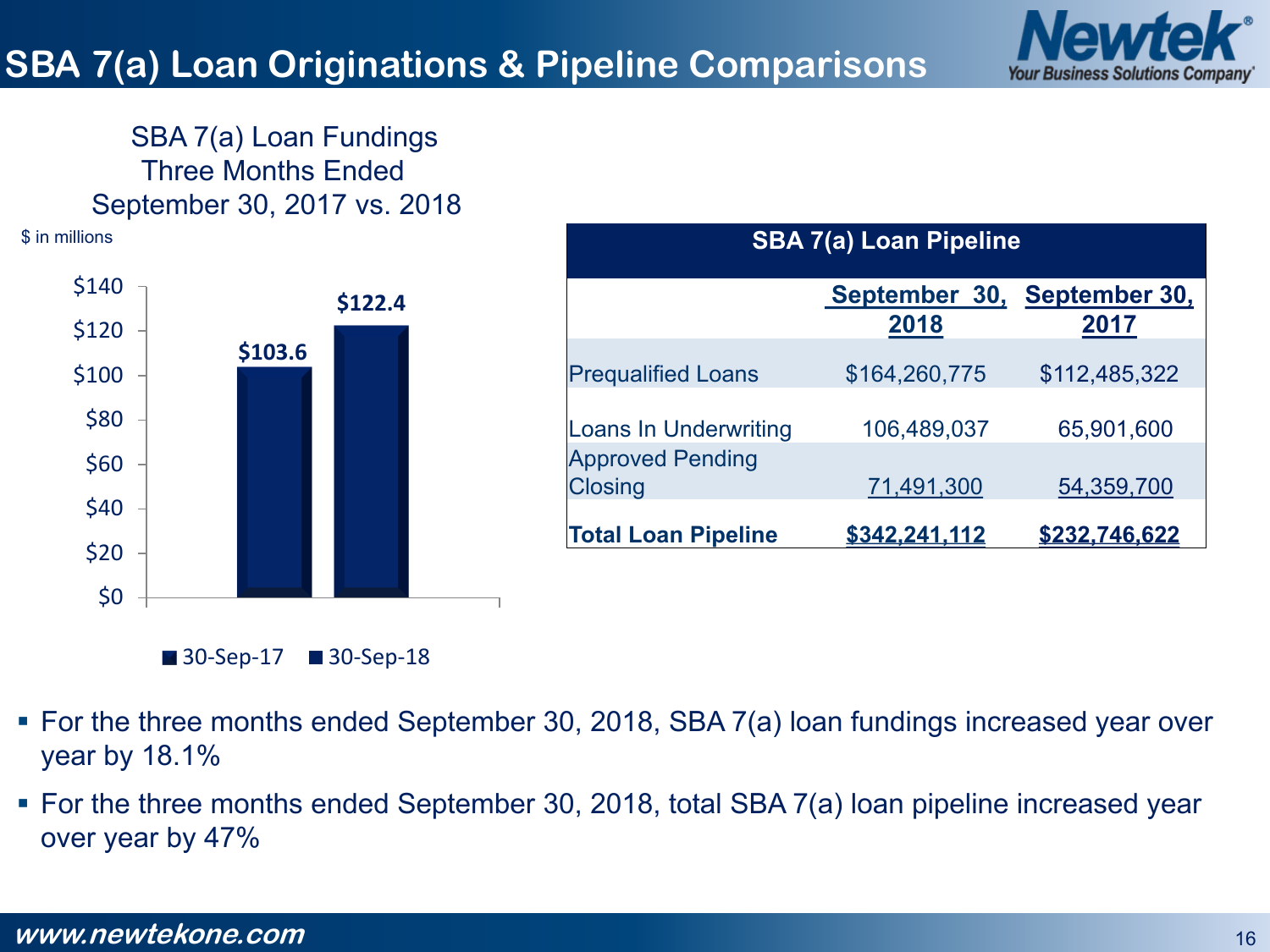

| Loan Referrals (\$ in millions) |         |         |       |                         |  |
|---------------------------------|---------|---------|-------|-------------------------|--|
|                                 | Q3 2017 | Q3 2018 |       | Year-over-Year % Change |  |
|                                 | 2,567   |         | 4,961 | 93.3%                   |  |

 Q3 2018 loan referrals were approximately \$5.0 billion; a 93.3% year-over-year increase over \$2.6 billion in Q3 2017

| <b>Loan Units Referred</b> |         |                         |  |  |  |
|----------------------------|---------|-------------------------|--|--|--|
| Q3 2017                    | Q3 2018 | Year-over-Year % Change |  |  |  |
| 7,900                      | 17,370  | 119.9%                  |  |  |  |

 Q3 2018 loan units referred were 17,370; a 119.9% year-over-year increase over 7,900 in Q3 2017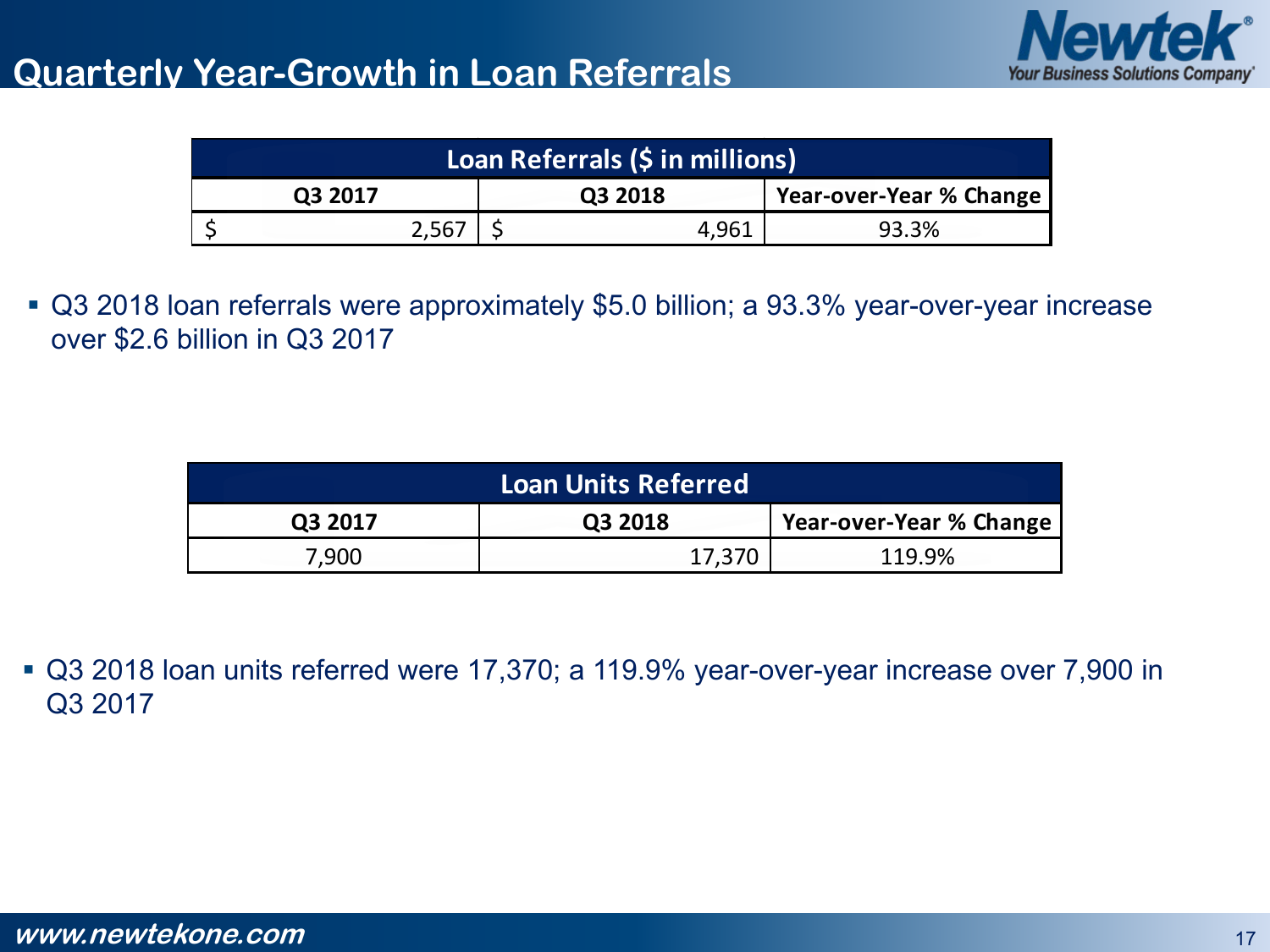# **NSBF Lending Referral Growth in Dollars & Units: 2007 vs. 2008 vs. 2017**



The graph below represents SBA 7(a) loan referrals from all sources, in both dollars and units



- Lending referrals have increased significantly in both gross referral dollars and units over the past 10 years
- Expect to receive between \$18.0 billion and \$19.0 billion of loan referrals in 2018, almost double the \$10.8 billion received in 2017
- Referral growth year over year is broad based and not from any one particular referral source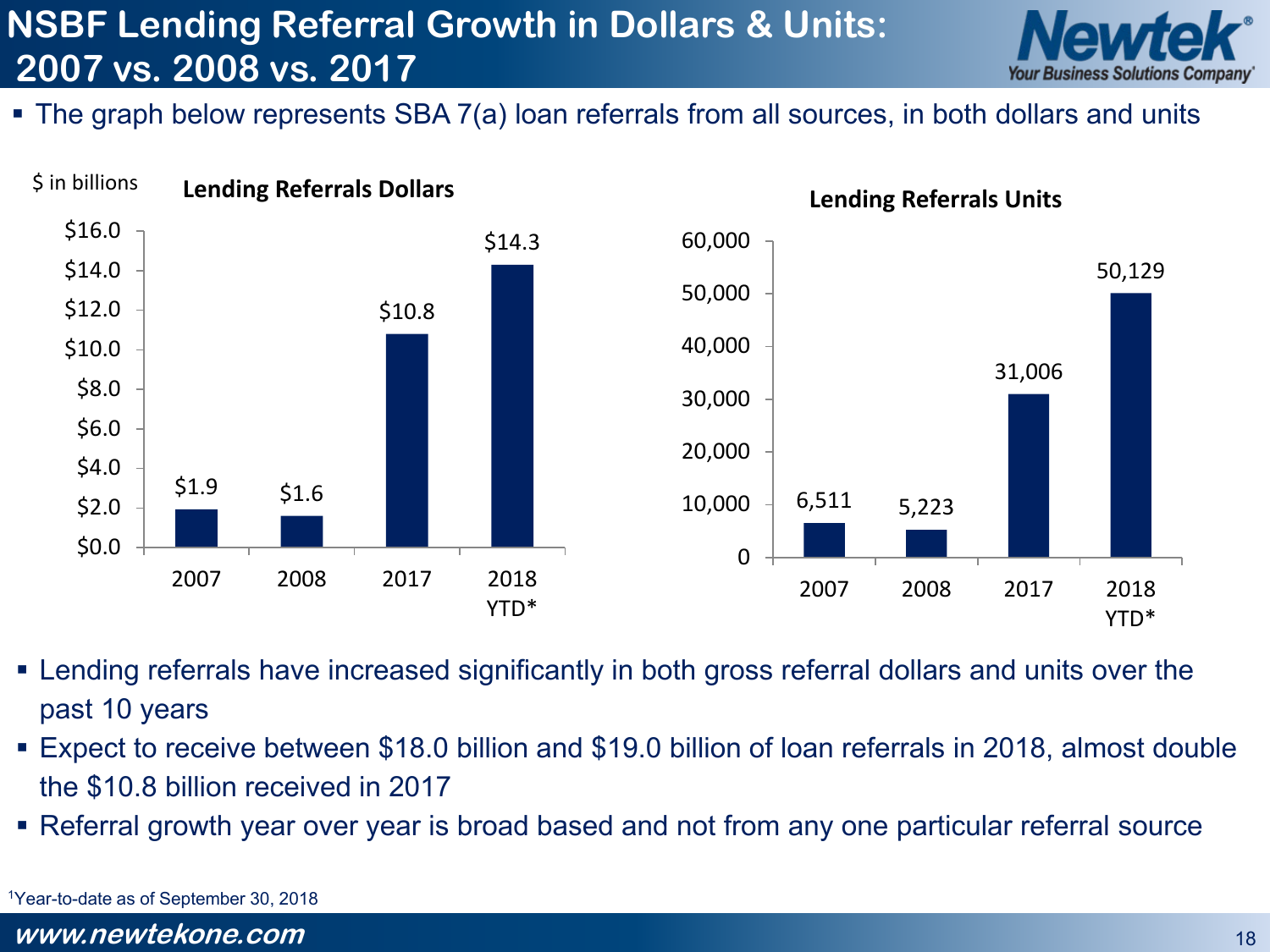### **Average Net Premium From SBA Guaranteed Loan Sales**





#### **Net Premium Trends**

- For the three months ended September 30, 2018, the weighted average net premium received on the sale of guaranteed portions of SBA loans was 9.29%
- The decline in the weighted average net premium was the result of market conditions, particularly a higher interest rate environment which led to higher prepayments

Note: Post conversion to a BDC in November 2014, amounts are recorded as Net realized gains on non-affiliate investments in the consolidated statements of operations. Premiums above 10% are split 50/50 with the SBA as reflected above.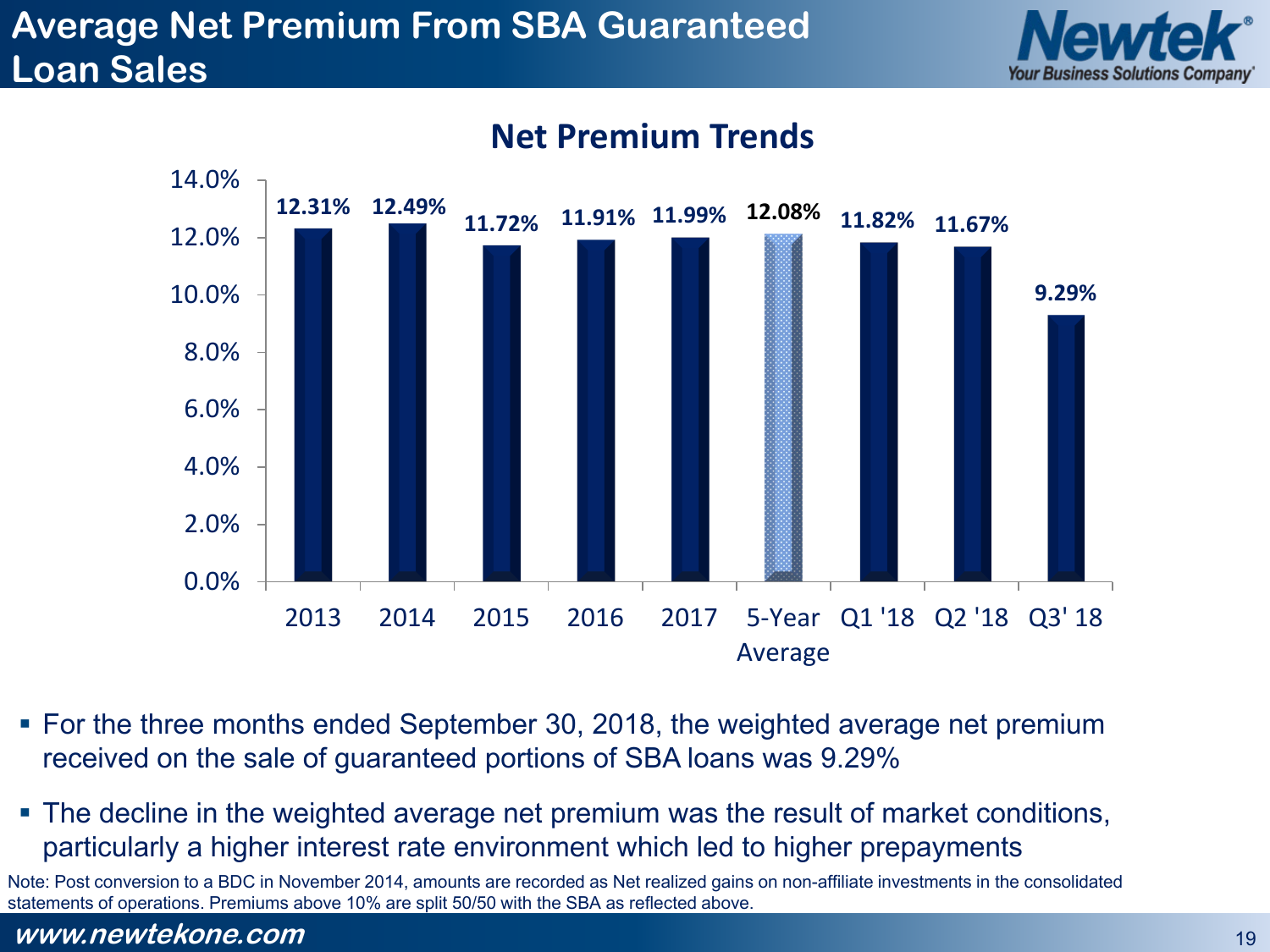

#### **Cumulative SBA Non-Performing 7(a) Loan Portfolio as a Percentage of Total SBA 7(a) Loan Portfolio**

| $\int$ (in thousands)<br>SBA 7(a) Unguaranteed Non-Performing Investments, at                                          |     | 9/30/2015 |     | 9/30/2016 |                | 9/30/2017 |              | 9/30/2018 |
|------------------------------------------------------------------------------------------------------------------------|-----|-----------|-----|-----------|----------------|-----------|--------------|-----------|
| amortized cost                                                                                                         | \$  | 9,529     | \$  | 14,973    | $\mathbb S$    | 19,459    | \$.          | 33,393    |
| Net Unrealized Depreciation on Non-Performing SBA 7(a) Loans                                                           |     | (4,222)   |     | (6, 128)  |                | (9,670)   |              | (14, 270) |
| SBA 7(a) Unguaranteed Non-Performing Investments, at fair                                                              |     |           |     |           |                |           |              |           |
| value                                                                                                                  | \$. | 5,307     | \$  | 8,845     | <b>S</b>       | 9,789     | \$.          | 19,123    |
| <b>Total Outstanding Loan Portfolio - Fair Value</b>                                                                   |     | 144,290   | SS. | 196,609   | $\mathbb{S}^-$ | 257,136   | $\mathbb{S}$ | 330,165   |
|                                                                                                                        |     |           |     |           |                |           |              |           |
| SBA 7(a) Non-Performing Loan Portfolio, at fair value, as a<br>Percentage of Total Outstanding SBA 7(a) Loan Portfolio |     | 3.7%      |     | 4.5%      |                | 3.8%      |              | 5.8%      |

#### **Realized Losses (Loan Charge Offs) as a Percentage of Average Outstanding 7(a) Loan Portfolio**

|                                                       |              |                | As of September 30, 2017 As of September 30, 2018 |
|-------------------------------------------------------|--------------|----------------|---------------------------------------------------|
| <b>Average 12-Month Outstanding Loan Balance</b>      | \$           | 234,788,928 \$ | 299,039,278                                       |
| <b>Charge Offs - Rolling 12 Months</b>                | $\mathbb{S}$ | 292.573 \$     | 2,514,059                                         |
| Realized Losses (Loan Charge Offs) as a Percentage of |              |                |                                                   |
| <b>Average Outstanding Loan Portfolio</b>             |              | 0.45%          | 0.84%                                             |

 Realized losses represent amounts charged off at the end of liquidation that had been previously written down through fair value depreciation adjustments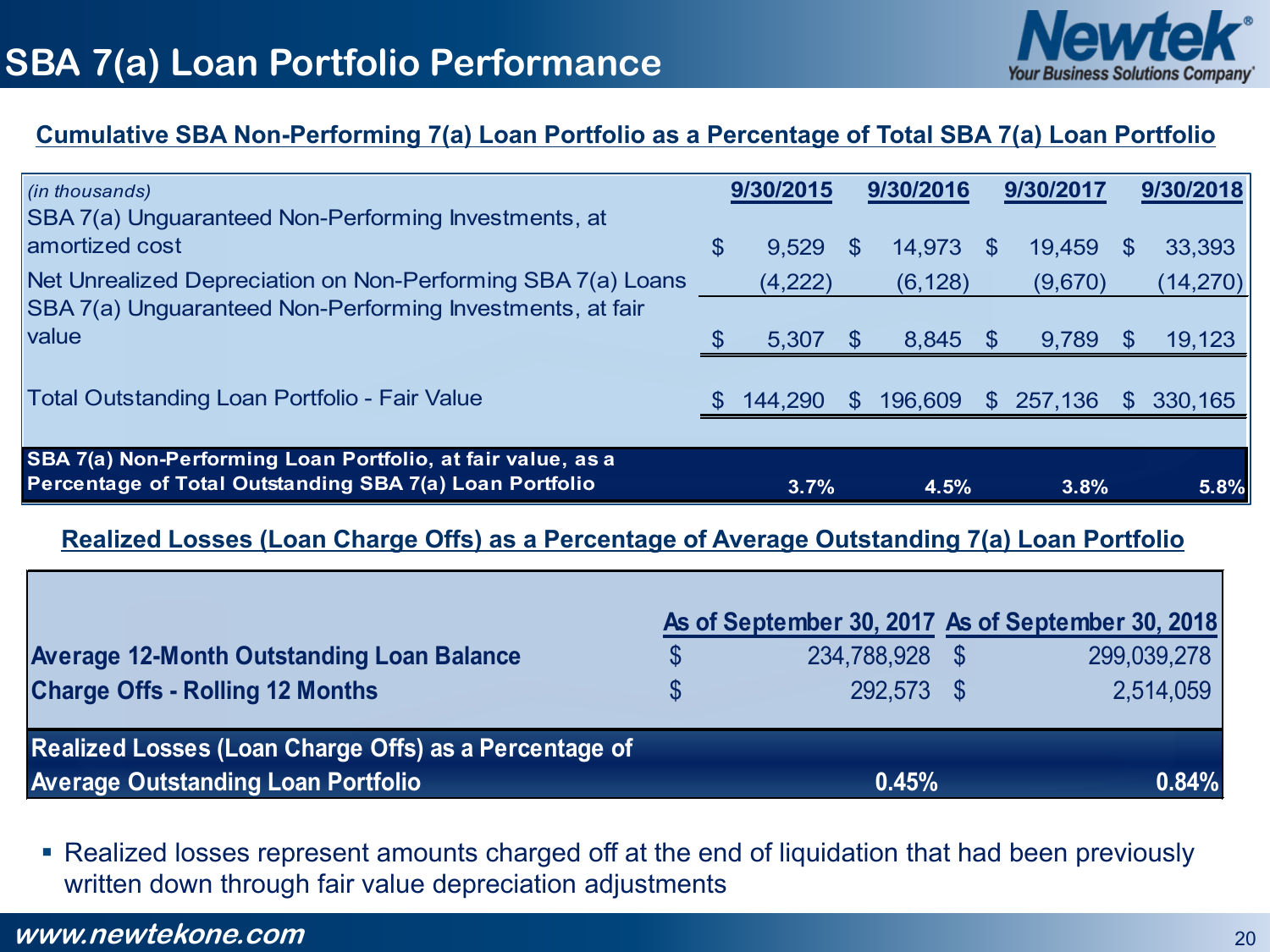# **NSBF Collateral Type for Originations in: 2007 vs. 2008 vs. 2017**



- Represents percentage of loan originations by collateral type in each of: 2007, 2008, and 2017
- **NSBF** seeks to secure all loans with business and personal assets until a loan is adequately secured or all available collateral is secured
- Most loans have a personal guaranty
- Real property assets tend to have better stability in liquidation values vs. other asset types which can depreciate in value with use, i.e. machinery and equipment

#### **Machinery and Equipment**

|      | # of Loans | Balance (\$) | % of Balance |
|------|------------|--------------|--------------|
| 2007 | 31         | 3,723,865    | 36.79%       |
| 2008 | 18         | 2.027.900    | 30.64%       |
| 2017 | 76         | 11,766,350   | 13.23%       |

#### **Commercial Real Estate**

|      | # of Loans | <b>Balance (\$)</b> | % of Balance |
|------|------------|---------------------|--------------|
| 2007 | 21         | 2.960.395           | 29.25%       |
| 2008 | 10         | 1.404.049           | 21.21%       |
| 2017 | 195        | 44.944.643          | 50.52%       |

#### **Residential Real Estate**

|      | # of Loans | <b>Balance (\$)</b> | % of Balance |
|------|------------|---------------------|--------------|
| 2007 | 55         | 2,550,375           | 25.20%       |
| 2008 | 25         | 1,567,350           | 23.68%       |
| 2017 | 97         | 8,795,435           | 9.89%        |
|      |            |                     |              |
|      |            |                     |              |

Note: In each year, 2007, 2008 and 2017 the loan balance represents the unguaranteed portion of the total loans originated in each of those years.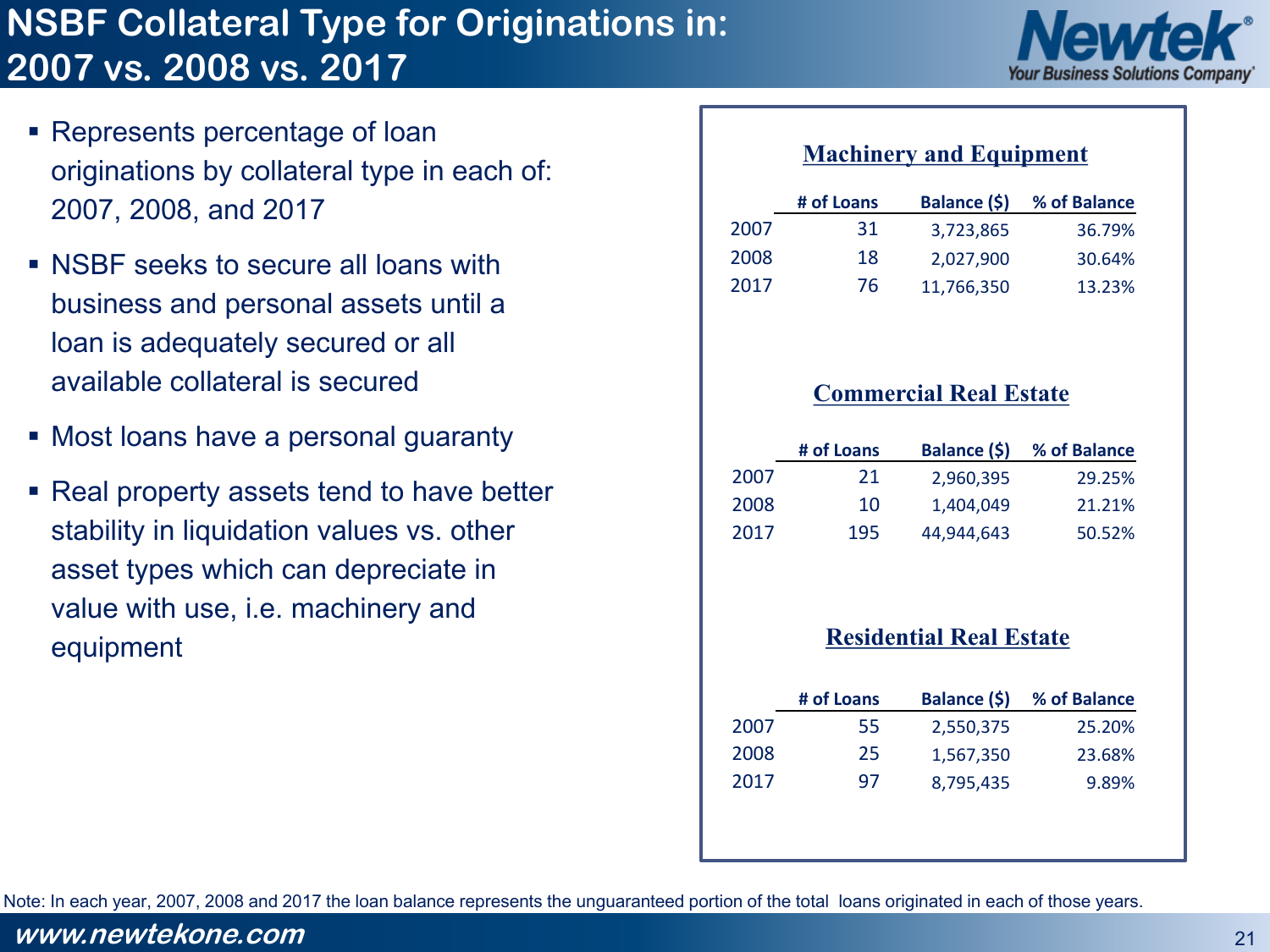# **NSBF Loan Purpose for Originations in: 2007 vs. 2008 vs. 2017**



- **Represents percentage of loan originations by** loan purpose in each of: 2007, 2008, and 2017
- **During underwriting, loans are classified into** one of three categories based on their loan purpose
- **EXECT:** Loans to existing businesses are often times for debt refinance which reduces monthly debt payments, increasing debt coverage or funding for new equipment needed for business growth
- **EXEC** Loans for a start-up business are primarily made to franchises and rely on financial projections, management experience, brand awareness and profitability
- Over the past 10 years, loan originations to start-up businesses have significantly declined

#### **Existing Business**

|      | # of Loans |            | Balance (\$) % of Balance |
|------|------------|------------|---------------------------|
| 2007 | 37         | 3.530.955  | 34.89%                    |
| 2008 | 20         | 2.940.800  | 44.43%                    |
| 2017 | 394        | 77.704.537 | 87.34%                    |

#### **Business Acquisition**

|      | # of Loans |           | Balance (\$) % of Balance |
|------|------------|-----------|---------------------------|
| 2007 | 26         | 3.408.325 | 33.67%                    |
| 2008 | 12         | 1.835.749 | 27.74%                    |
| 2017 | 41         | 8,076,275 | 9.08%                     |

#### **Start-up Business**

| # of Loans | Balance (\$) | % of Balance |
|------------|--------------|--------------|
| 65         | 3,182,000    | 31.44%       |
| 34         | 1,841,672    | 27.83%       |
| 34         | 3,185,035    | 3.58%        |
|            |              |              |
|            |              |              |

Note: In each year, 2007, 2008 and 2017 the loan balance represents the unguaranteed portion of the total loans originated in each of those years.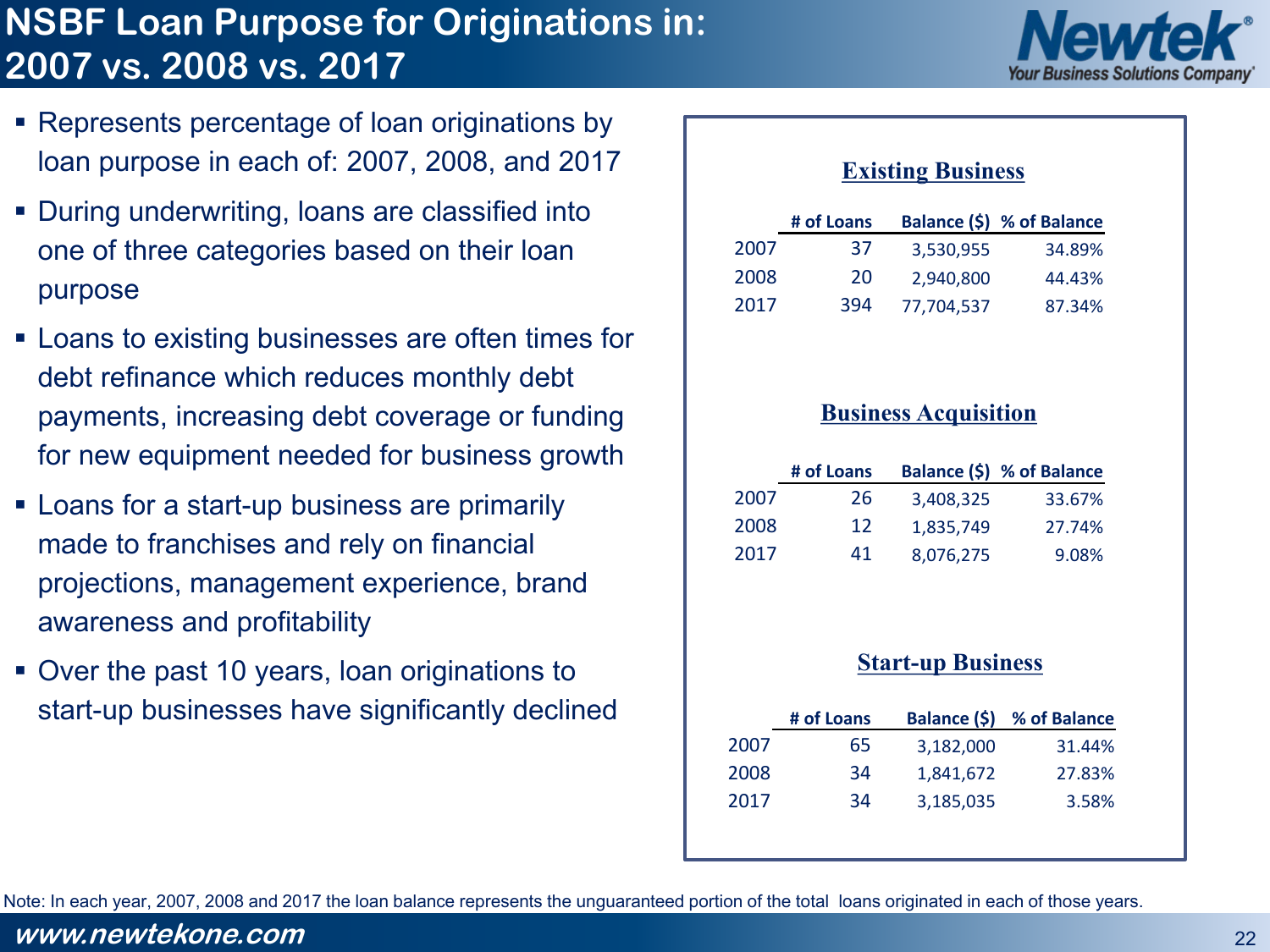### **NSBF Loan Origination Geography in: 2007 vs. 2008 vs. 2017**



- Represents percentage of loan originations by geography in each of: 2007, 2008, and 2017
- Growth in the number of referrals and growth in the number of referral partners has generated referrals over a larger footprint of the United States
- The resulting portfolio is more diversified by industry and geographic location, which could provide insulation from a regional recession or a larger regional weather event such as a hurricane

|              |                | 2007         |              |
|--------------|----------------|--------------|--------------|
| <b>State</b> | # of Loans     | Balance (\$) | % of Balance |
| FL.          | 24             | 2,316,955    | 22.89%       |
| <b>NJ</b>    | $\overline{7}$ | 1,327,325    | 13.11%       |
| <b>VA</b>    | $\overline{7}$ | 609,475      | 6.02%        |
| <b>NY</b>    | 10             | 545,950      | 5.39%        |
| <b>KY</b>    | $\mathbf{1}$   | 500,000      | 4.94%        |
|              |                | <b>2008</b>  |              |
| <b>State</b> | # of Loans     | Balance (\$) | % of Balance |
| FL.          | 22             | 1,737,045    | 26.25%       |
| <b>NY</b>    | 8              | 1,582,400    | 23.91%       |
| <b>TX</b>    | $\overline{7}$ | 879,000      | 13.28%       |
| <b>PA</b>    | $\overline{2}$ | 557,700      | 8.43%        |
| <b>NJ</b>    | 3              | 254,375      | 3.84%        |
|              |                | 2017         |              |
| <b>State</b> | # of Loans     | Balance (\$) | % of Balance |
| <b>NY</b>    | 58             | 10,777,975   | 12.11%       |
| <b>CA</b>    | 40             | 7,752,169    | 8.71%        |
| FL.          | 52             | 7,073,540    | 7.95%        |
| IL.          | 18             | 4,522,750    | 5.08%        |
|              |                |              |              |

Note: In each year, 2007, 2008 and 2017 the loan balance represents the unguaranteed portion of the total loans originated in each of those years.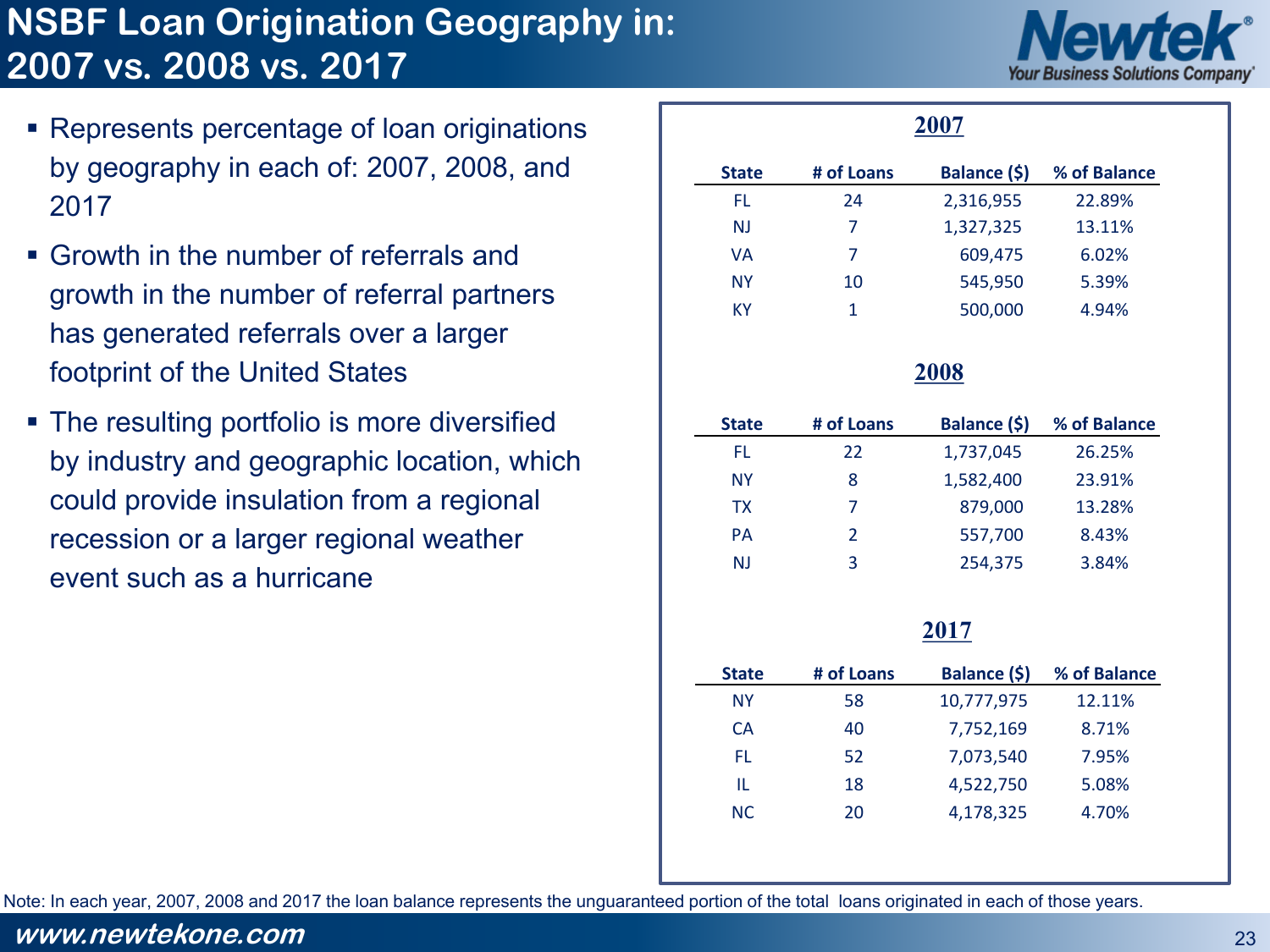

#### **Net Cash Created on SBA 7(a) Loan Sale Transaction – An Example**

| <b>Key Variables in Loan Sale Transaction</b> |             |  |
|-----------------------------------------------|-------------|--|
| Loan Amount                                   | \$1,000,000 |  |
| Guaranteed Balance (75%)                      | \$750,000   |  |
| Unguaranteed Balance (25%)                    | \$250,000   |  |
| Realized Gain (Premium) <sup>1</sup>          | 9.29%       |  |
| Term                                          | 25 years    |  |

| <b>Net Cash Created</b>                           |           |             |
|---------------------------------------------------|-----------|-------------|
| <b>Guaranteed Balance</b>                         | \$750,000 |             |
| Realized Gains on Guaranteed Balance <sup>2</sup> | \$69,675  |             |
| Cash Received in Securitization <sup>(3)</sup>    | \$208,750 |             |
| Total                                             |           | \$1,028,425 |
| Net Cash Created (Post Securitization) 4,5        | \$28,425  |             |

<sup>1</sup>Realized gains (premiums on loan sales) above 10% are split 50/50 with the SBA. This example assumes guaranteed balance is sold at a 9.29% premium, so there is not a split on the premium with the SBA.

2Assumes 9.29% of the Guaranteed balance.

3Assumes 83.5% advance rate in securitization on unguaranteed balance.

4Assuming the loan is sold in a securitization in 12 months.

5Net cash created per \$1 million of loan originations.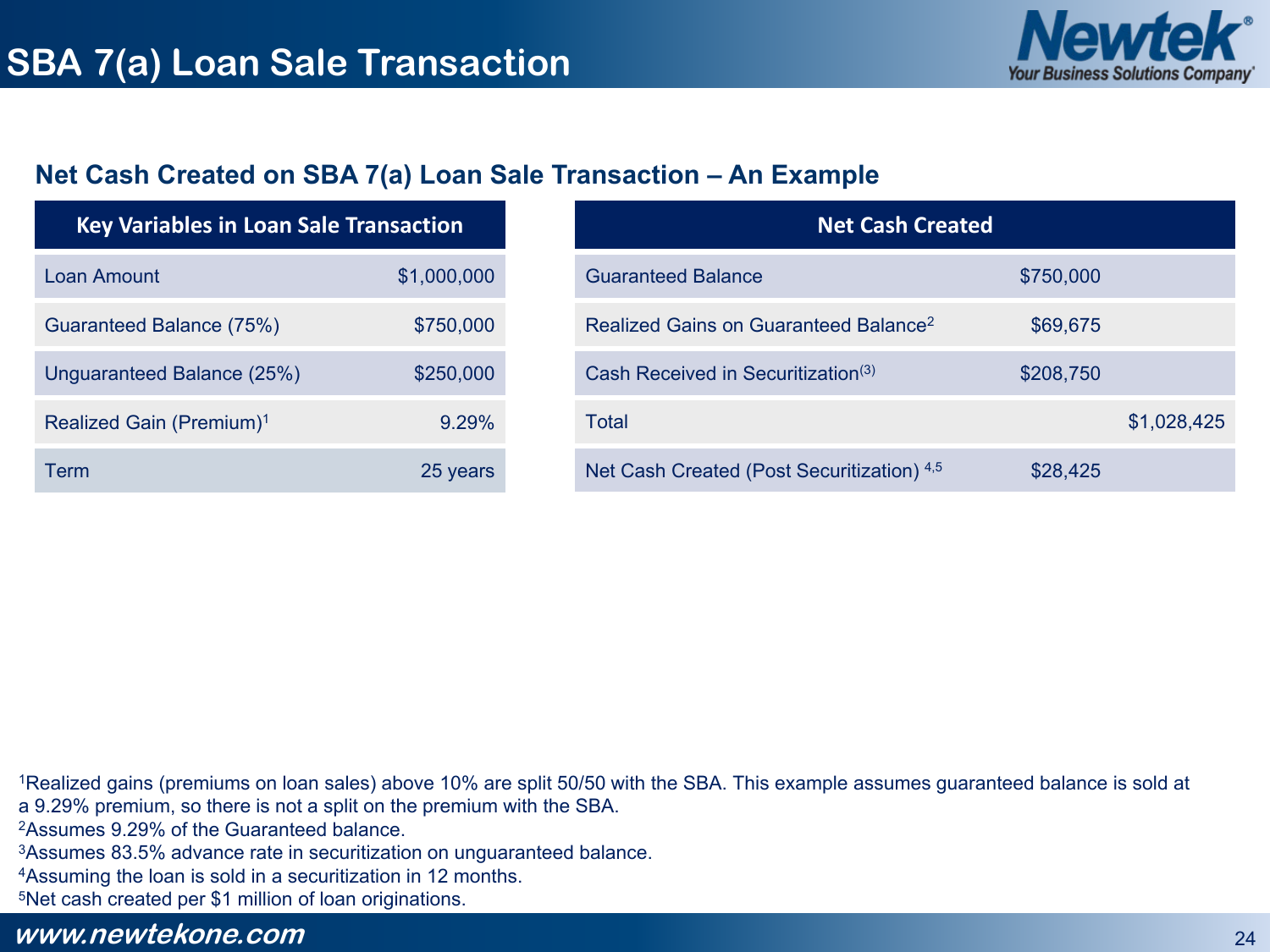

#### **Direct Revenue / Expense of an SBA 7(a) Loan Sale Transaction – An Example**

| <b>Key Variables in Loan Sale Transaction</b> |             |  |
|-----------------------------------------------|-------------|--|
| Loan Amount                                   | \$1,000,000 |  |
| Guaranteed Balance (75%)                      | \$750,000   |  |
| Unguaranteed Balance (25%)                    | \$250,000   |  |
| Realized Gain (Premium) <sup>1</sup>          | 9.29%       |  |
| Term                                          | 25 years    |  |

| <b>Resulting Revenue (Expense)</b>                                      |           |            |  |  |
|-------------------------------------------------------------------------|-----------|------------|--|--|
| Associated Premium <sup>2</sup>                                         | \$69,675  |            |  |  |
| Servicing Asset <sup>3</sup>                                            | \$13,200  |            |  |  |
| <b>Total Realized Gain</b>                                              |           | \$82,875   |  |  |
| Packaging Fee Income                                                    |           | \$2,500    |  |  |
| FV Non-Cash Adjustment on Uninsured Loan<br>Participations <sup>4</sup> | \$(6,250) |            |  |  |
| <b>Referral Fees Paid to Alliance Partners</b>                          | \$(7,500) |            |  |  |
| <b>Total Direct Expenses</b>                                            |           | \$(13,750) |  |  |
| Net Risk-Adjusted Profit Recognized <sup>5</sup>                        |           | \$71,625   |  |  |

<sup>1</sup>Realized gains (premiums on loan sales) above 10% are split 50/50 with the SBA. This example assumes guaranteed balance is sold at an 9.29% premium, so there is not a split on the premium with the SBA.

2Assumes 9.29% of the Guaranteed balance.

3Fair value estimate of servicing asset.

4Example assumes a 2.5% discount to reflect cumulative estimate of default frequency and severity among other assumptions.

5Net risk-adjusted profit recognized per \$1 million of loan originations.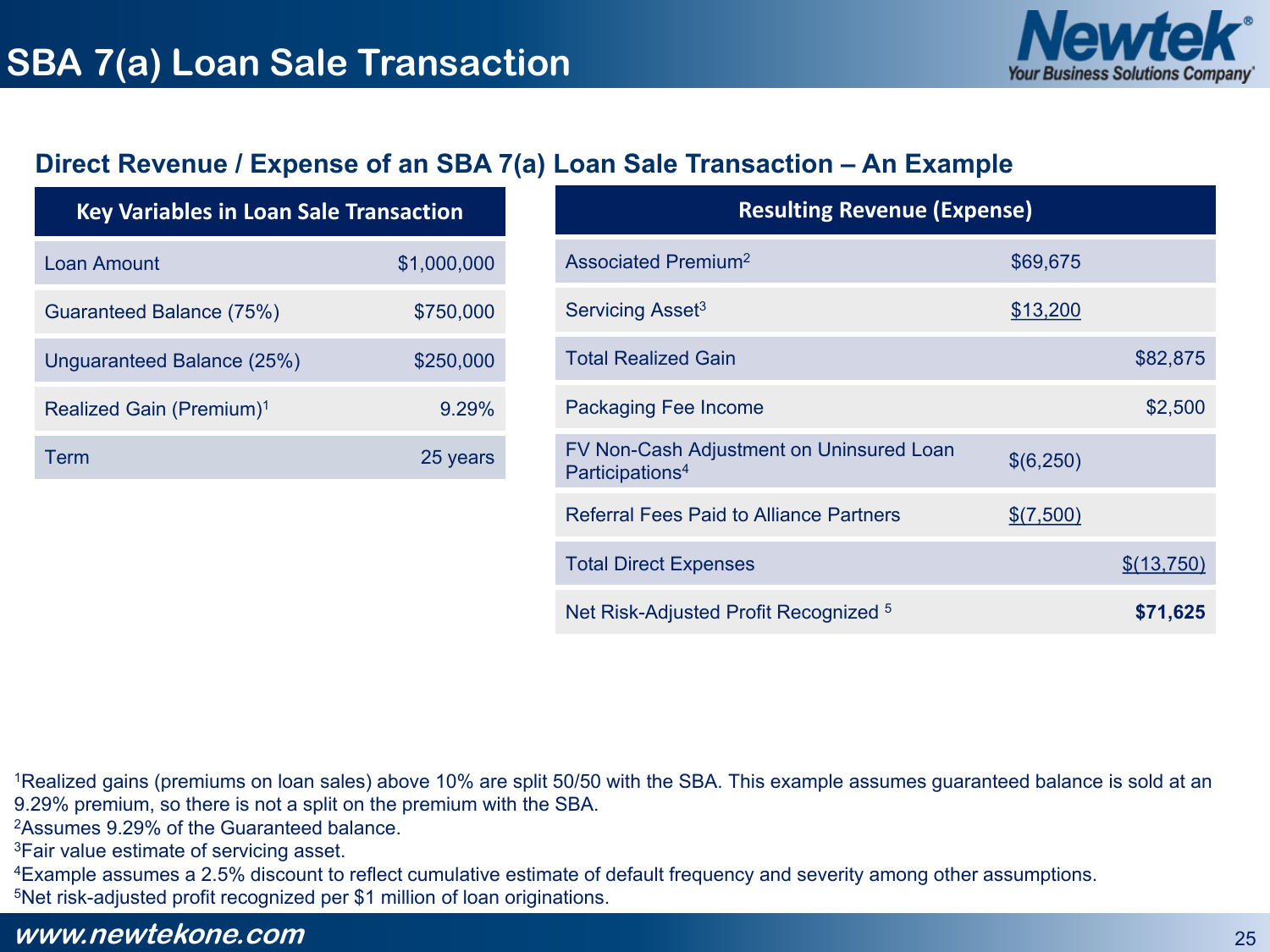

**Portfolio Company Review**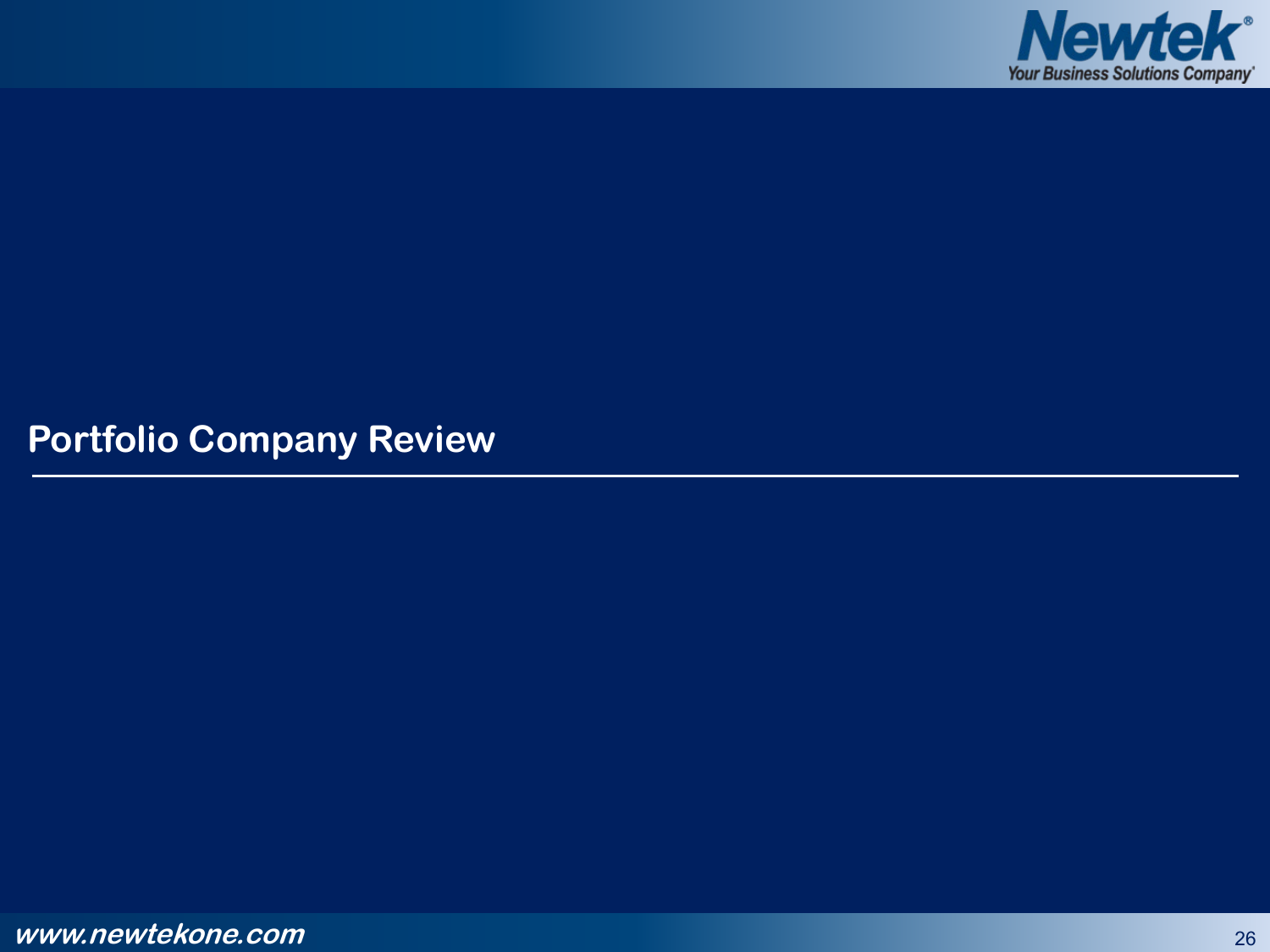# **SBA 504 Loans: Focus for Portfolio Companies**



- The Certified Development Company ("CDC")/504 Loan Program is a long-term financing tool that provides growing businesses with fixed-rate financing to acquire assets such as land, buildings, and sizeable purchases of equipment
- SBA 504 Loans:
	- Cannot be used for working capital or purchasing inventory (allowed uses under the 7(a) program)
	- Loan-to-value ("LTV") ratio for the borrower of 90%; borrowers contribute 10% equity
	- Gives borrowers a fixed-rate alternative
- Portfolio company has a first lien on collateral with a 50% LTV
- U.S. Government has second lien on collateral subordinate to the portfolio Company's lien
- Portfolio company intends to sell the senior loan participations at anticipated 3-5 point premiums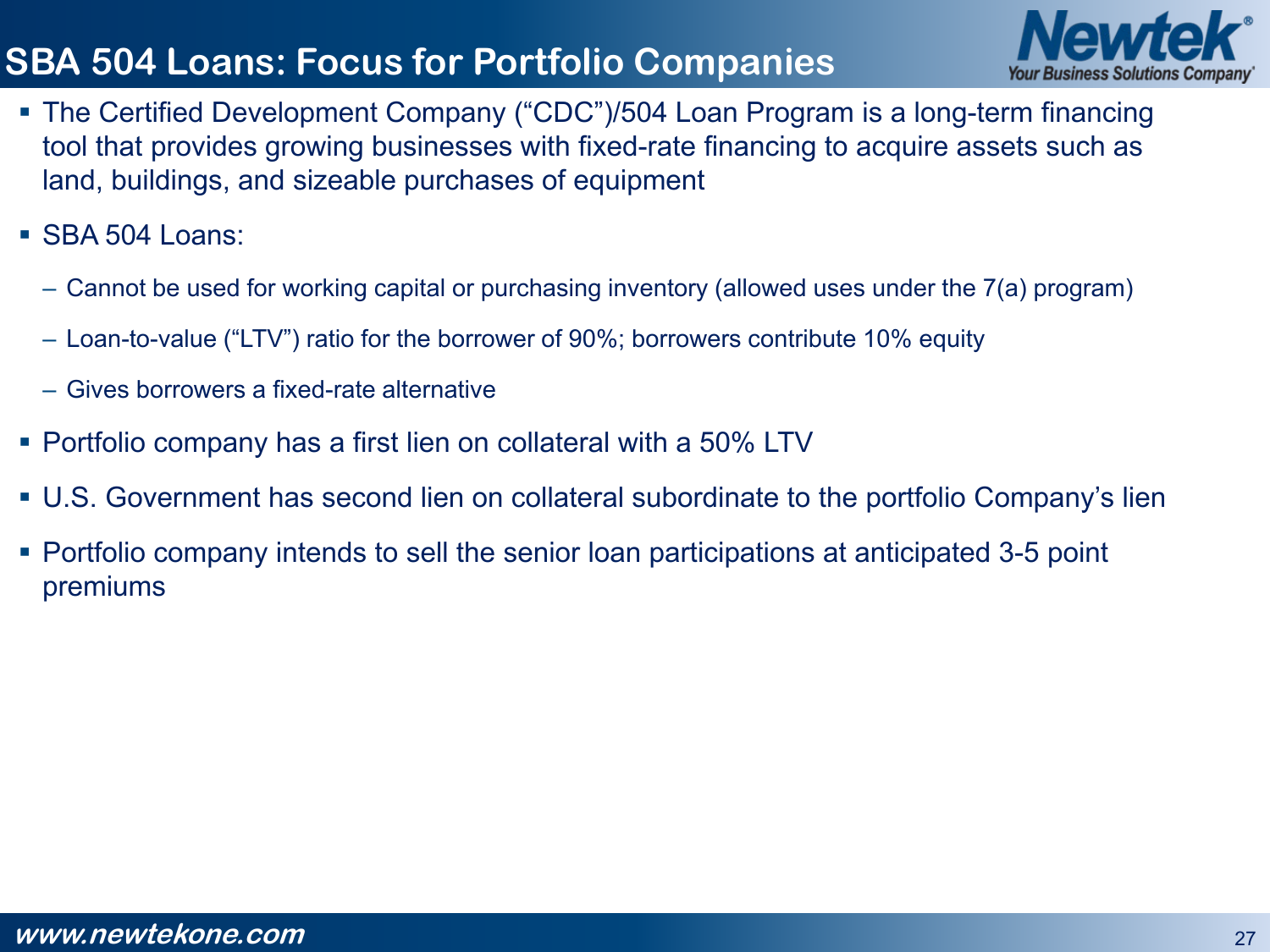### **SBA 504 & Non-Conforming Conventional Loans: Fundings & Closings**



- Newtek Business Credit ("NBC") & Newtek Business Lending ("NBL"), wholly owned portfolio companies, closed \$5.0 million of SBA 504 loans for the three months ended September 30, 2018; as compared to \$4.8 million of SBA 504 loans closed during the three months ended September 30, 2017
- NBC & NBL funded \$4.7 million of SBA 504 loans for the three months ended September 30, 2018; as compared to \$4.8 million of SBA 504 loans funded during the three months ended September 30, 2017
- Year to date through September 30, 2018, NBC and NBL funded \$28.8 million of SBA 504 and non-conforming conventional loans, and NBSC funded a \$5.7 million nonconforming conventional loan for a total of \$34.5 million of SBA 504 loans and conventional loans
- We are optimistic regarding our portfolio Company SBA 504 loan program due to:
	- Growth in referral volume
	- Pipeline growth
	- Further establishing growth through loan processing offices in Orlando, FL and Boca Raton, FL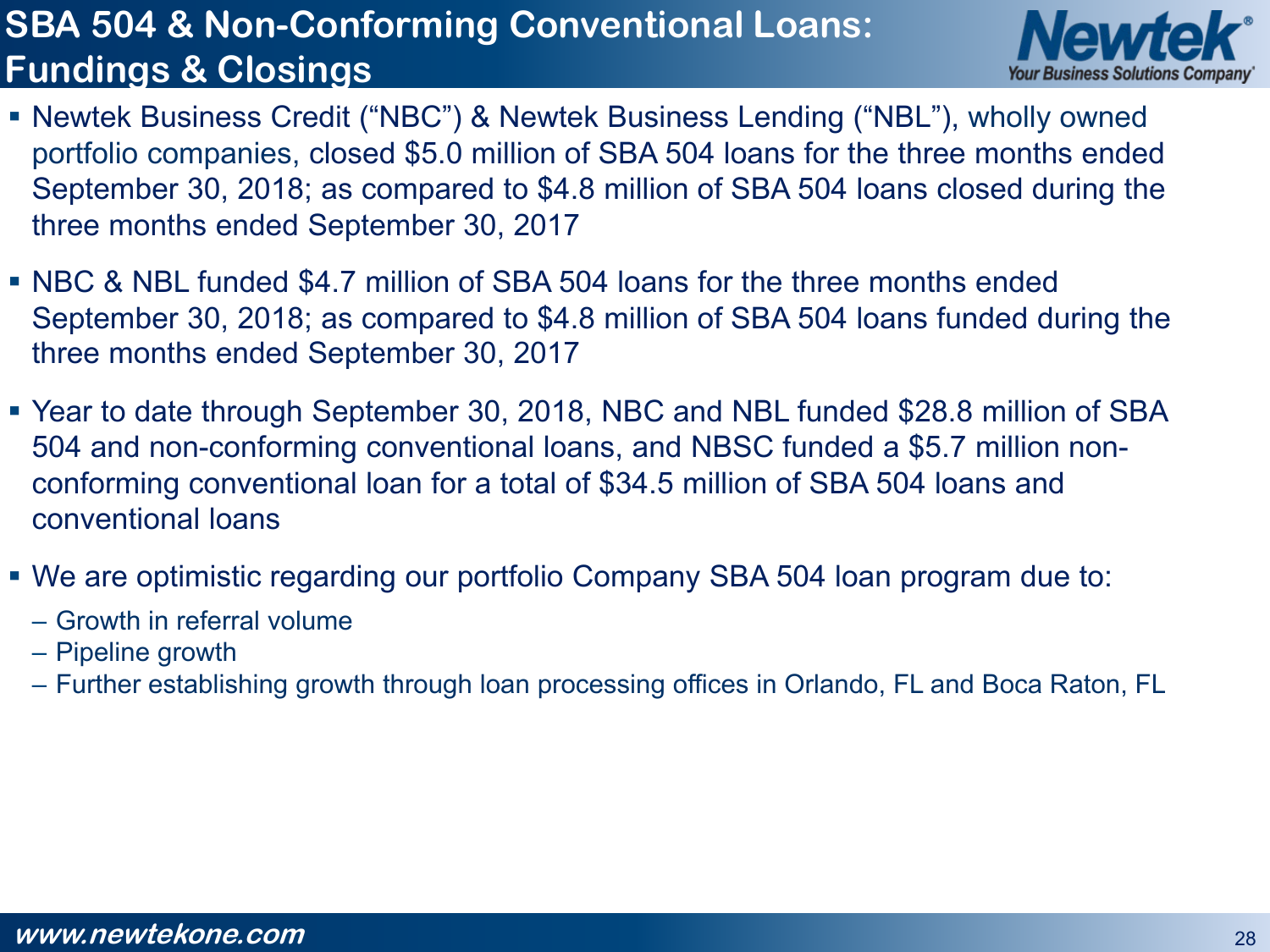

 As of September 30, 2018, there were \$143.8 million of SBA 504 loans in NBL's pipeline; as compared to \$41.7 million in the same period last year

| <b>NBL's SBA 504 Loan Pipeline</b>        |                       |                       |  |
|-------------------------------------------|-----------------------|-----------------------|--|
|                                           | September 30,<br>2017 | September 30,<br>2018 |  |
| <b>Prequalified Loans</b>                 | \$19,566,355          | \$54,833,647          |  |
| <b>Loans In Underwriting</b>              | 18,718,835            | 54,503,380            |  |
| <b>Approved Pending</b><br><b>Closing</b> | 3,400,000             | 34,461,517            |  |
| <b>Total Loan Pipeline</b>                | <u>\$41,685,190</u>   | \$143,798,544         |  |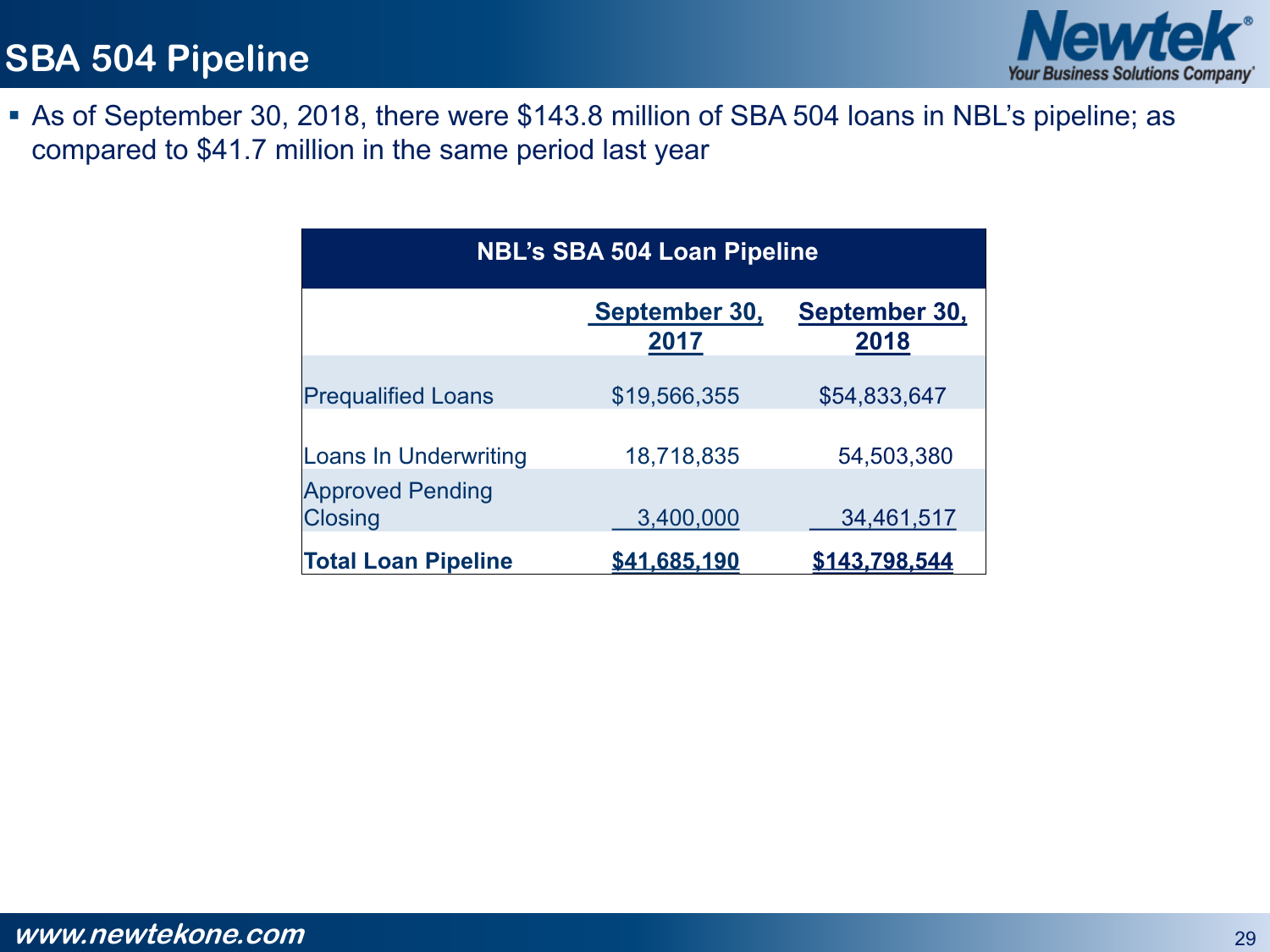

#### An example of a typical SBA 504 loan structure is detailed below:

| <b>Real Estate Acquisition Loan</b> |             |                                       |             |              |
|-------------------------------------|-------------|---------------------------------------|-------------|--------------|
|                                     |             |                                       |             | Percent of   |
|                                     | \$ Amount   |                                       | \$ Amount   | <b>Total</b> |
| <b>Purchase Price</b>               | \$800,000   | 1st Mortgage Funded by NBL            | \$500,000   | 50%          |
| <b>Renovations</b>                  | 150,000     | Bridge Loan Originally Funded by NBL* | 400,000     | 40%          |
| <b>Soft &amp; Closing Costs</b>     | 50,000      | <b>Borrower Equity Injection</b>      | 100,000     | 10%          |
| <b>Total</b>                        | \$1,000,000 | <b>Total</b>                          | \$1,000,000 | 100%         |

#### **Up to 50% first mortgage**

- Up to 40% second mortgage provided by CDC (\$250,000 to \$4.0 million)
- At least 10% equity contribution

\*Taken out by CDC funded second mortgage of \$400,000 typically within 60-90 days of funding.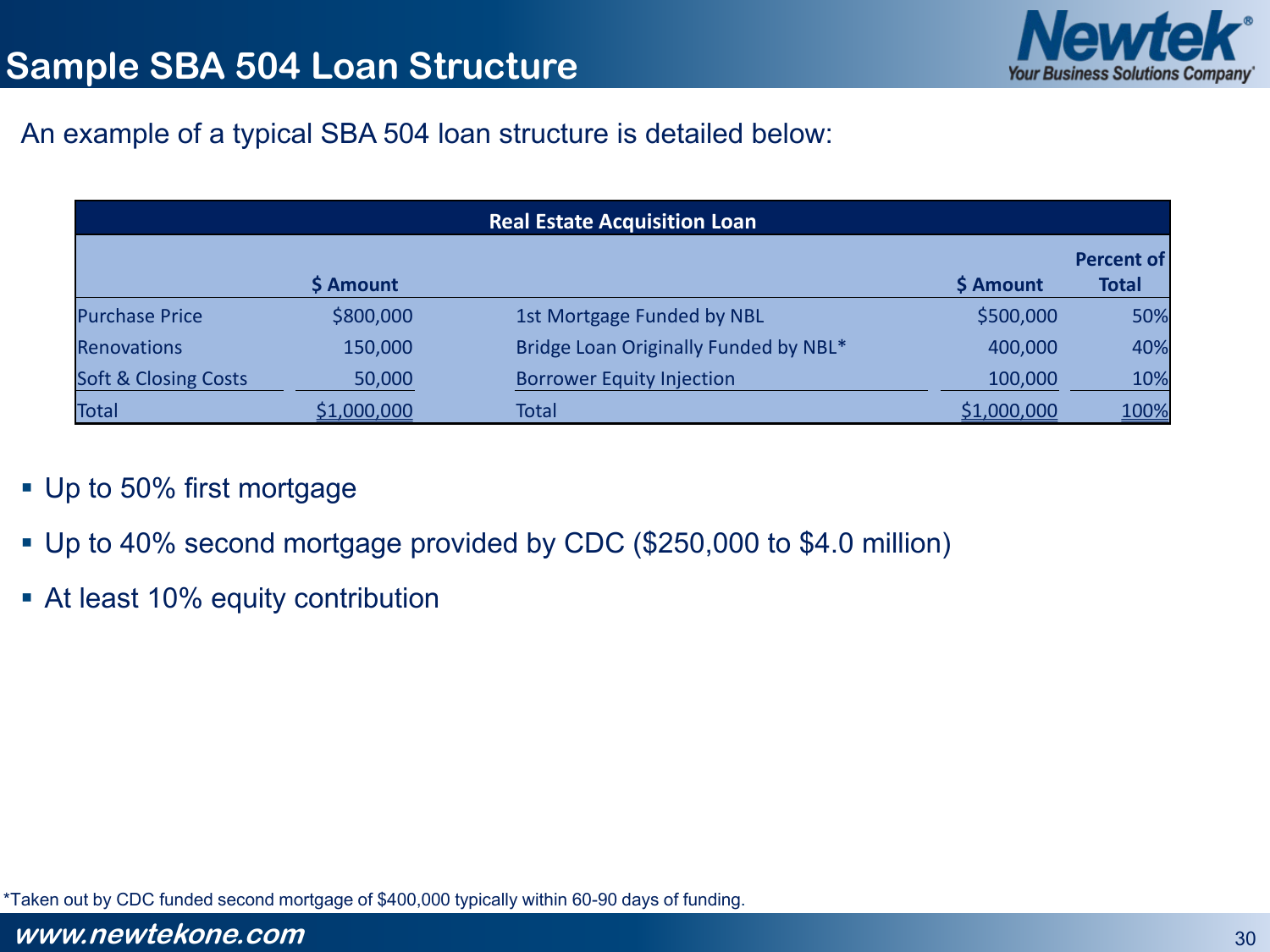### **Loan Sale Transaction - SBA 504 Loan**



#### **Net Cash Created in SBA 504 Loan Sale Transaction – An Example**

| <b>Key Variables in Loan Sale Transaction</b> |             |  |  |
|-----------------------------------------------|-------------|--|--|
| <b>Total Projected Financing</b>              | \$2,769,300 |  |  |
| Senior Loan Balance                           | \$1,538,500 |  |  |
| Junior Bridge Loan Balance <sup>(1)</sup>     | \$1,230,800 |  |  |
| Premium                                       | 3.00%       |  |  |
| Rate                                          | Fixed       |  |  |
| Term                                          | 10 Years    |  |  |

- (1) Funded by NBL, to be taken out within 90 days by a junior lender through SBA guaranteed debentures.
- (2) Interest earned on Senior and Junior Bridge loans are outstanding prior to takeout from CDC and loan sale.
- (3) Net cash created equals the addition of Net Premium Earned, Net Interest Earned Before Sale, Origination Fees, less interest expense.
- (4) The first year return on investment is based on net cash created of \$88,379 divided by NBL equity of \$276,930. The holding period for the loan is assumed to be 3 months in this example, but the return is based on the full year.

| <b>Net Cash Created Pretax</b>                                 |               |
|----------------------------------------------------------------|---------------|
| <b>Total Senior &amp; Junior Debt</b>                          | \$2,769,300   |
| <b>Funded Under Bank Facility</b>                              | \$2,492,370   |
| <b>NBL Equity</b>                                              | \$276,930     |
| <b>Premium Earned</b>                                          | \$46,040      |
| Interest Earned Before Sale <sup>(2)</sup>                     | \$45,632      |
| <b>Origination Fees</b>                                        | \$27,693      |
| <b>Interest Expense</b>                                        | (\$30,985)    |
| Total                                                          | \$2,857,680   |
| Net Cash Created $(3)$                                         | \$88,379      |
| Return on Investment (Gross Operating<br>Profit/ Equity) $(4)$ | <u>31.91%</u> |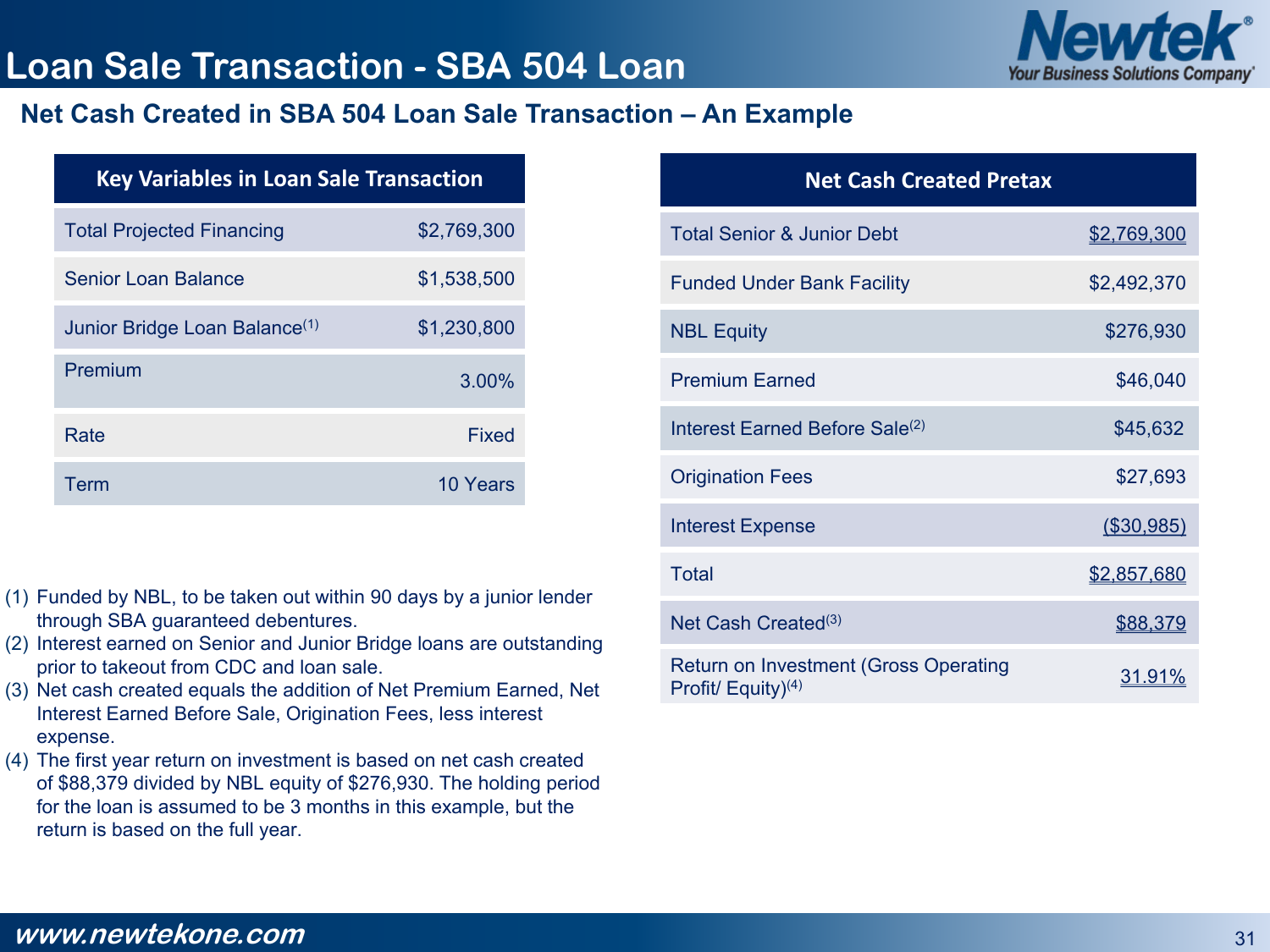

- EPP includes Newtek Merchant Solutions and Premier Payments LLC (Newtek Payment Solutions)
- We have owned and operated Newtek Merchant Solutions for 10+ years
- Processed approximately \$6.1 billion in electronic payments volume in 2017
- **Publicly Traded Comparable Companies** Premier Payments LLC and Newtek Merchant Solutions, closed a \$35 million term loan and a \$15 million revolving line of credit arranged by Webster Bank, which reduces their interest spread over LIBOR by 350 basis points compared to the interest rate on the term loan with the existing lender

#### **2018 Forecast**

- **2018 Revenue: \$118.0 million**
- 2018 Adjusted EBITDA\*: \$15.0 million

#### **Valuation & Financial Performance**

 Payment processing businesses combined fair market value of \$112.5 million2, net of debt as of 09/30/18, which equates to approximately 7.5x FY 2018 forecasted Adjusted EBITDA\*

|    | <b>Name (Symbol)</b>                | 2017 Enterprise Value /<br><b>2018 Forecasted</b><br><b>EBITDA1</b> |          |
|----|-------------------------------------|---------------------------------------------------------------------|----------|
|    | ■ i3 Vertcals (IIIV)                | 21.6x                                                               |          |
|    | Uet Pay (JTPY)                      | 22.9x                                                               |          |
| ш  | EVO Payments (EVOP)                 | 16.0x                                                               |          |
| Ξ  | Worldpay Inc. (WP)                  | 19.6x                                                               |          |
| ш  | <b>Global Payments (GPN)</b>        | 15.8x                                                               |          |
| ш. | <b>First Data Corporation (FDC)</b> |                                                                     | 11.4 $x$ |
|    |                                     |                                                                     |          |

Note: See Form 10-Q, for the quarter ended September 30, 2018, for specific valuation methodologies for controlled portfolio companies. 1Multiples calculated using Bloomberg as of November 5, 2018. 2 Represents Newtek Merchant Solutions and Newtek Payment Solutions valued at \$89.5 million and \$23.0 million, respectively, at 9/30/18. \*See page 39 for definition of Adjusted EBITDA.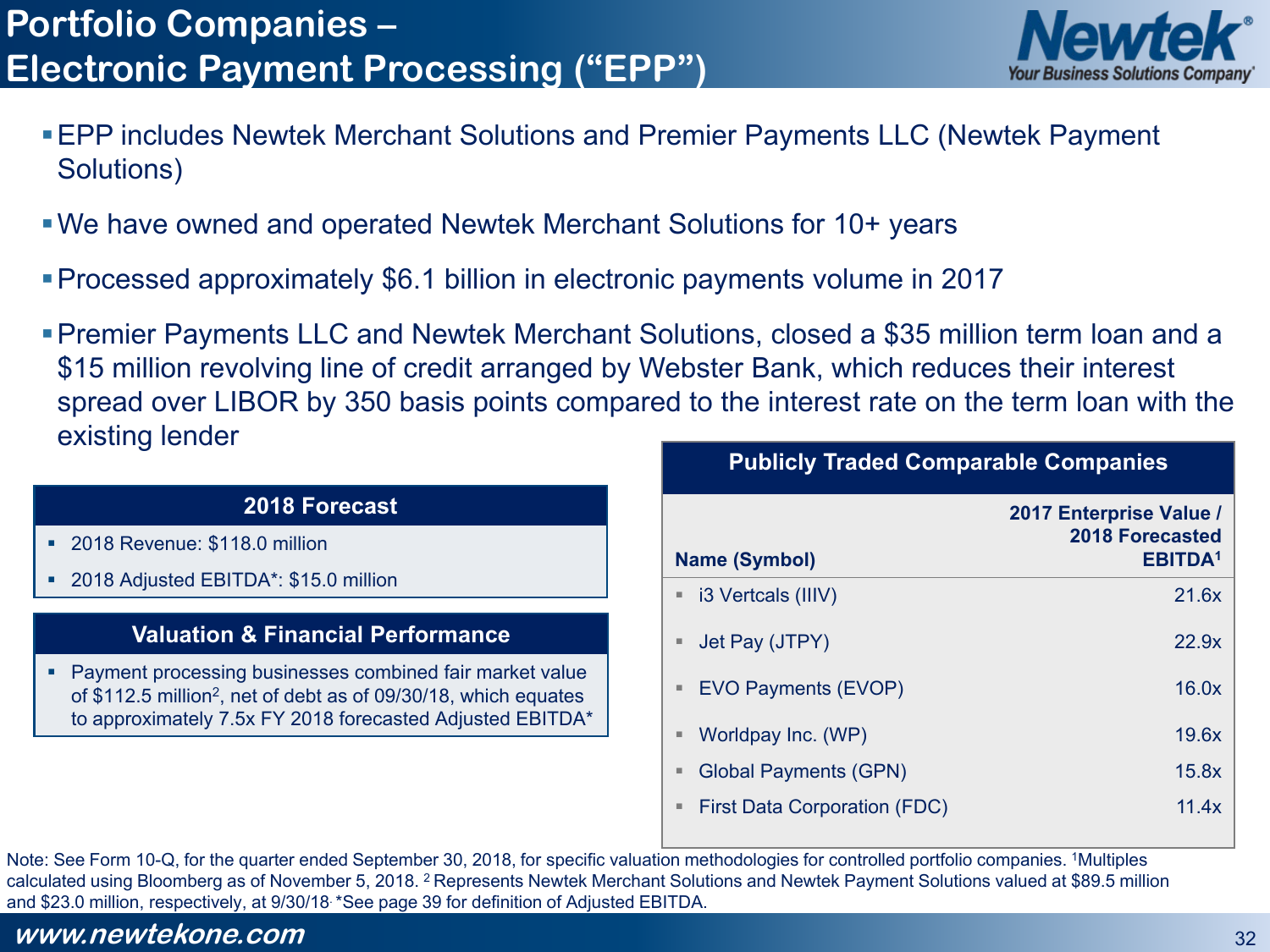# **Technology Portfolio Companies**



- Newtek's technology portfolio companies include Newtek Technology Solutions ("NTS"), IPM and Sidco, LLC, d/b/a Cloud Nine Services ("C9")
- NTS, IPM and C9 have a combined fair market value of \$20.1 million, net of debt as of September 30, 2018
- NTS is a managed technology & cloud computing business, wholly owned and managed for 10+ years
- IPM provides professional technology solutions and consulting services
- C9 provides white-labeled professional services for some of the largest software companies in world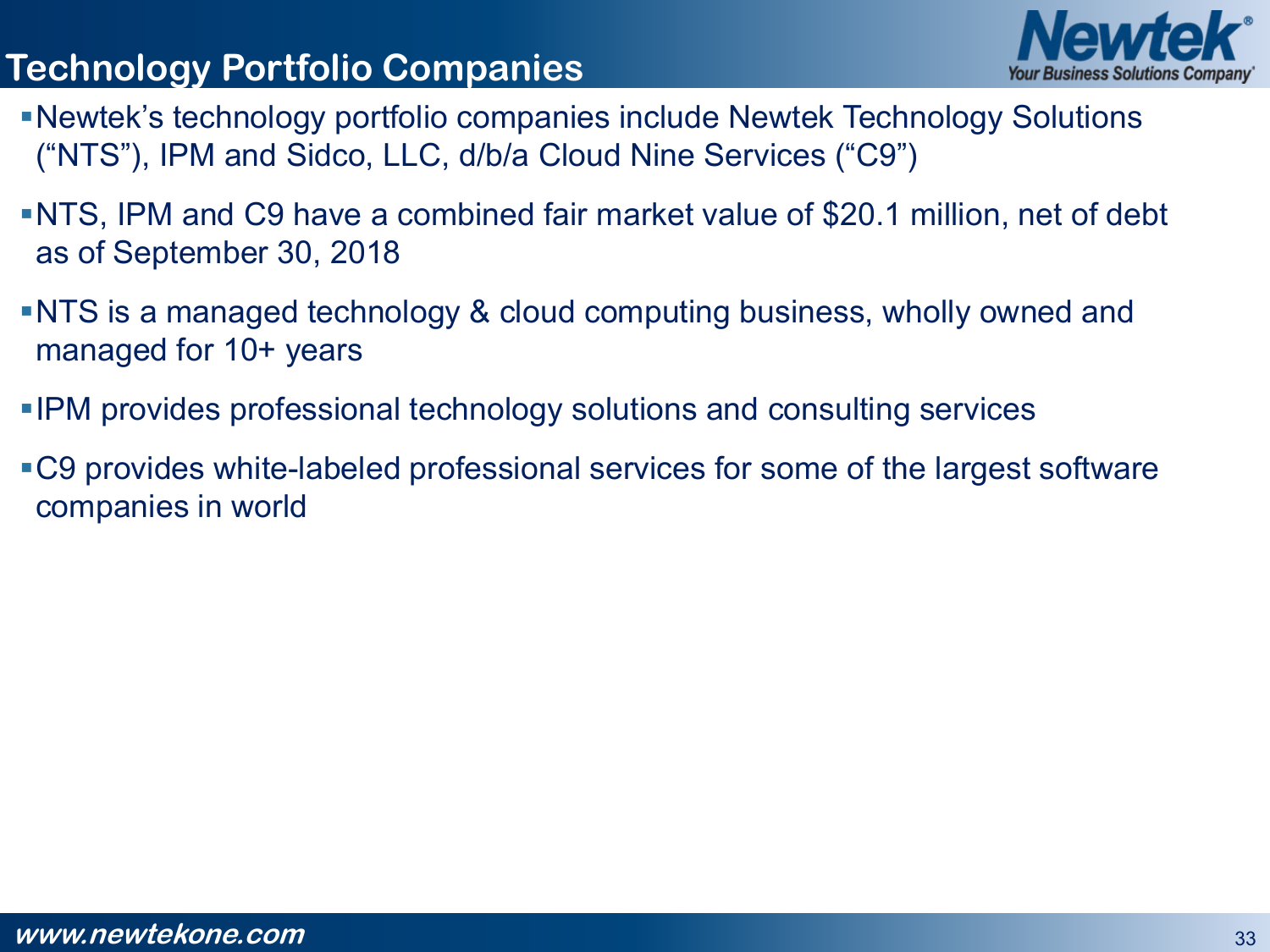### **Investment Summary**



- Newtek Business Services Corp. has a differentiated BDC model
- Newtek is an **internally managed BDC;** does not pay a 4% management fee to an external manager
- **Portfolio companies are wholly owned, most for over 10 years**
- Portfolio company dividends tend to be less sensitive to credit risk, interest rates and inflation, and could potentially benefit with such increases
- Forecast paying an annual cash dividend of \$1.84 per share in 2019
- Proven track record; Established in 1998; publically traded since September 2000
- Over 15-year lending history through multiple lending cycles; great depth and breadth of experience
- NSBF does not purchase repackaged loans; instead, originates on a true retail basis leading to strong credit quality and loan performance
- Small balance, industry and geographically diversified portfolio of 1,844 loans with an average loan size of approximately \$181K of the average unguaranteed retained loan balance
- Floating rate notes without a cap, tied to Prime and with a quarterly rate adjust
- Management's interests aligned with shareholders; management and Board combined own approximately 6.3% of outstanding shares as of September 30, 2018
- **No** derivative securities in BDC; **No** SBIC leverage; **Do not** invest in CDOs or loans with equity kickers, **No** 2nd lien or mezzanine financing as a business line
- **No** direct lending exposure to oil and gas industry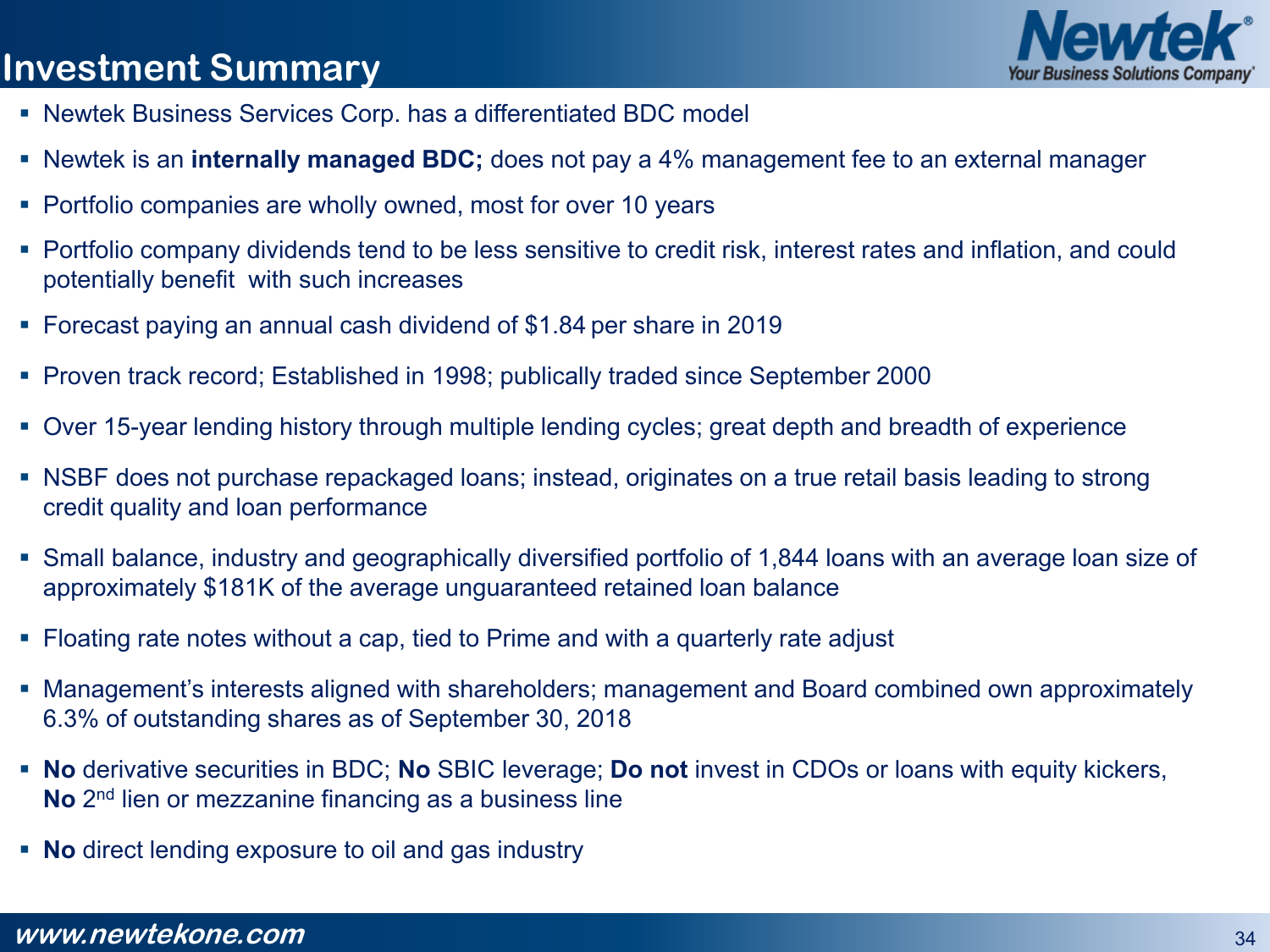#### **Consolidated Statements of Operations Newtek Business Services Corp. and Subsidiaries**



*(in thousands except per share data amounts)*

#### Newtek Business Services Corp. and Subsidiaries Consolidated Statement of Operations

|                                                                      |               | <b>Three Months</b><br><b>Ended September</b><br>30, 2018 |               | <b>Three Months</b><br><b>Ended September</b><br>30, 2017 | <b>Nine Months Ended</b><br>September 30, 2018 | <b>Nine Months Ended</b><br>September 30, 2017 |
|----------------------------------------------------------------------|---------------|-----------------------------------------------------------|---------------|-----------------------------------------------------------|------------------------------------------------|------------------------------------------------|
| Investment income:                                                   |               |                                                           |               |                                                           |                                                |                                                |
| From non-affiliate investments:                                      |               |                                                           |               |                                                           |                                                |                                                |
| Interest income                                                      | \$            | $5.925$ \$                                                |               | $4.363$ \$                                                | 16.602 \$                                      | 13.233                                         |
| Servicing income                                                     |               | 2.177                                                     |               | 1.794                                                     | 6.250                                          | 5,163                                          |
| Other income                                                         |               | 1,128                                                     |               | 705                                                       | 3,291                                          | 2,266                                          |
| Total investment income from non-affiliate investments               |               | 9.230                                                     |               | 6.862                                                     | 26,143                                         | 20.662                                         |
| From non-control/affiliate investments:                              |               |                                                           |               |                                                           |                                                |                                                |
| Dividend income                                                      |               | 26                                                        |               |                                                           | 36                                             |                                                |
| Total investment income from non-control/affiliate investments       |               | 26                                                        |               |                                                           | 36                                             |                                                |
| From controlled investments:                                         |               |                                                           |               |                                                           |                                                |                                                |
| Interest income                                                      |               | 204                                                       |               | 188                                                       | 553                                            | 456                                            |
| Dividend income                                                      |               | 2,925                                                     |               | 2,551                                                     | 8,125                                          | 7,326                                          |
| Other income                                                         |               |                                                           |               |                                                           |                                                | 54                                             |
| Total investment income from controlled investments                  |               | 3,129                                                     |               | 2,739                                                     | 8.678                                          | 7,836                                          |
| Total investment income                                              |               | 12,385                                                    |               | 9,601                                                     | 34,857                                         | 28,498                                         |
| Expenses:                                                            |               |                                                           |               |                                                           |                                                |                                                |
| Salaries and benefits                                                |               | 5,469                                                     |               | 4.776                                                     | 15,559                                         | 14,407                                         |
| <b>Interest</b>                                                      |               | 4,110                                                     |               | 2,986                                                     | 11,414                                         | 8,133                                          |
| Depreciation and amortization                                        |               | 122                                                       |               | 107                                                       | 358                                            | 292                                            |
| <b>Professional fees</b>                                             |               | 642                                                       |               | 605                                                       | 2,169                                          | 2,054                                          |
| Origination and servicing                                            |               | 1,983                                                     |               | 1,433                                                     | 5,756                                          | 4,086                                          |
| Change in fair value in contingent consideration liabilites          |               | 6                                                         |               | (748)                                                     | 23                                             | (748)                                          |
| Loss on extinguishment of debt                                       |               |                                                           |               |                                                           | 1,059                                          |                                                |
| Other general and administrative costs                               |               | 1,499                                                     |               | 1,634                                                     | 4,872                                          | 5,239                                          |
| <b>Total expenses</b>                                                |               | 13.831                                                    |               | 10.793                                                    | 41,210                                         | 33.463                                         |
| Net investment loss                                                  |               | (1,446)                                                   |               | (1, 192)                                                  | (6, 353)                                       | (4,965)                                        |
| Net realized and unrealized gains (losses):                          |               |                                                           |               |                                                           |                                                |                                                |
| Net realized gain on non-affiliate investments - SBA 7(a) loans      |               | 10,554                                                    |               | 9.938                                                     | 30.754                                         | 27.537                                         |
| Net realized gain on non-affiliate investments - conventional loans  |               | 278                                                       |               |                                                           | 278                                            |                                                |
| Net realized (loss) gain on controlled investments                   |               |                                                           |               |                                                           | 52                                             |                                                |
| Net unrealized (depreciation) appreciation on SBA guaranteed non-    |               |                                                           |               |                                                           |                                                |                                                |
| affiliate investments                                                |               | (1, 177)                                                  |               | 1,151                                                     | (1, 352)                                       | 1.201                                          |
| Net unrealized appreciation (depreciation) on SBA unguaranteed non-  |               |                                                           |               |                                                           |                                                |                                                |
| affiliate investments                                                |               | 4.057                                                     |               | (1,023)                                                   | 6.751                                          | 238                                            |
| Net unrealized appreciation (depreciation) on controlled investments |               |                                                           |               |                                                           |                                                |                                                |
|                                                                      |               | 1,659                                                     |               | (500)                                                     | 1,579                                          | (2, 243)                                       |
| Change in deferred taxes                                             |               | (444)                                                     |               | 335                                                       | (417)                                          | 745                                            |
| Net unrealized depreciation on servicing assets                      |               | (1,097)                                                   |               | (632)                                                     | (3, 175)                                       | (1,601)                                        |
| Net realized and unrealized gains                                    |               | 13,830                                                    |               | 9,269                                                     | 34,470                                         | 25,877                                         |
| Net increase in net assets resulting from operations                 |               | 12,384                                                    | $\mathbb{S}$  | 8,077                                                     | 28,117<br>$\mathfrak{S}$                       | \$<br>20,912                                   |
| Net investment loss per share                                        | $\frac{1}{2}$ | (0.08)                                                    | $\mathsf{\$}$ | $(0.07)$ \$                                               | $(0.34)$ \$                                    | (0.29)                                         |
| Net increase in net assets resulting from operations per share       |               |                                                           |               |                                                           |                                                |                                                |
|                                                                      | \$            | 0.66                                                      | $\mathbb{S}$  | 0.46                                                      | -\$<br>1.51                                    | \$<br>1.22                                     |
| Weighted average shares outstanding                                  |               | 18,791                                                    |               | 17,487                                                    | 18,656                                         | 17,076                                         |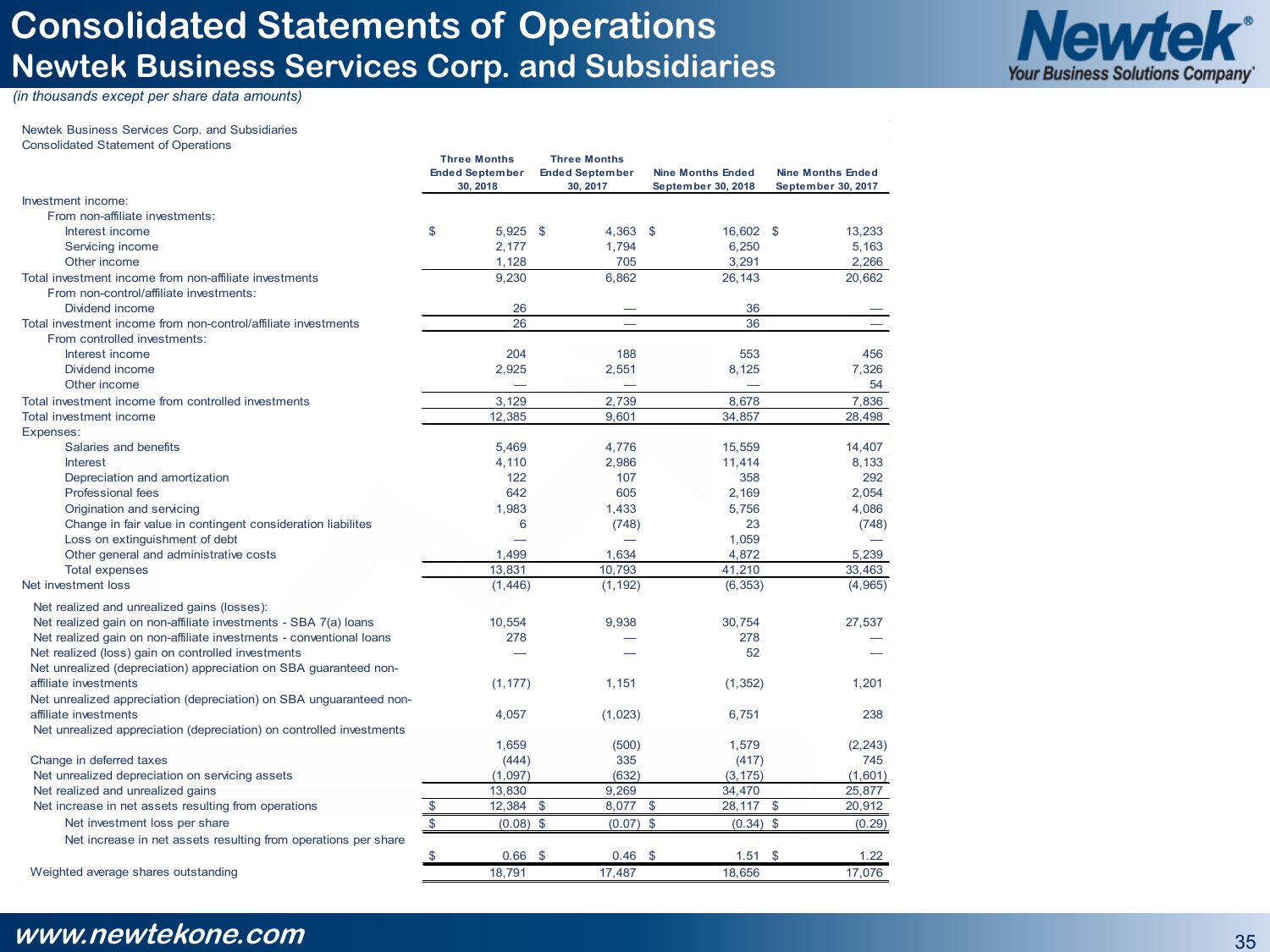

#### **Non-GAAP Financial Measures**

#### **Newtek Business Services Corp. and Subsidiaries**

In evaluating its business, Newtek considers and uses Adjusted Net Investment Income ("ANII") as a measure of its operating performance. ANII includes short-term capital gains from the sale of the guaranteed portions of SBA 7(a) loans and a non-conforming conventional loan, and beginning in 2016, capital gain distributions from controlled portfolio companies, which are reoccurring events. The Company defines ANII as Net investment income (loss) plus Net realized gains (losses) recognized from the sale of guaranteed portions of SBA 7(a) loans and conventional loan investments, plus or minus Loss on lease adjustment, plus the net realized gains on controlled investments (beginning in 2016 as it is anticipated this will be reoccurring income), plus or minus the change in fair value of contingent consideration liabilities, plus loss on extinguishment of debt.

The term Adjusted Net Investment Income is not defined under U.S. generally accepted accounting principles, or U.S. GAAP, and is not a measure of operating income, operating performance or liquidity presented in accordance with U.S. GAAP. Adjusted net investment income has limitations as an analytical tool and, when assessing the Company's operating performance, investors should not consider ANII in isolation, or as a substitute for net investment income (loss), or other consolidated income statement data prepared in accordance with U.S. GAAP. Among other things, Adjusted net investment income does not reflect the Company's actual cash expenditures. Other companies may calculate similar measures differently than Newtek, limiting their usefulness as comparative tools. The Company compensates for these limitations by relying primarily on its GAAP results supplemented by ANII.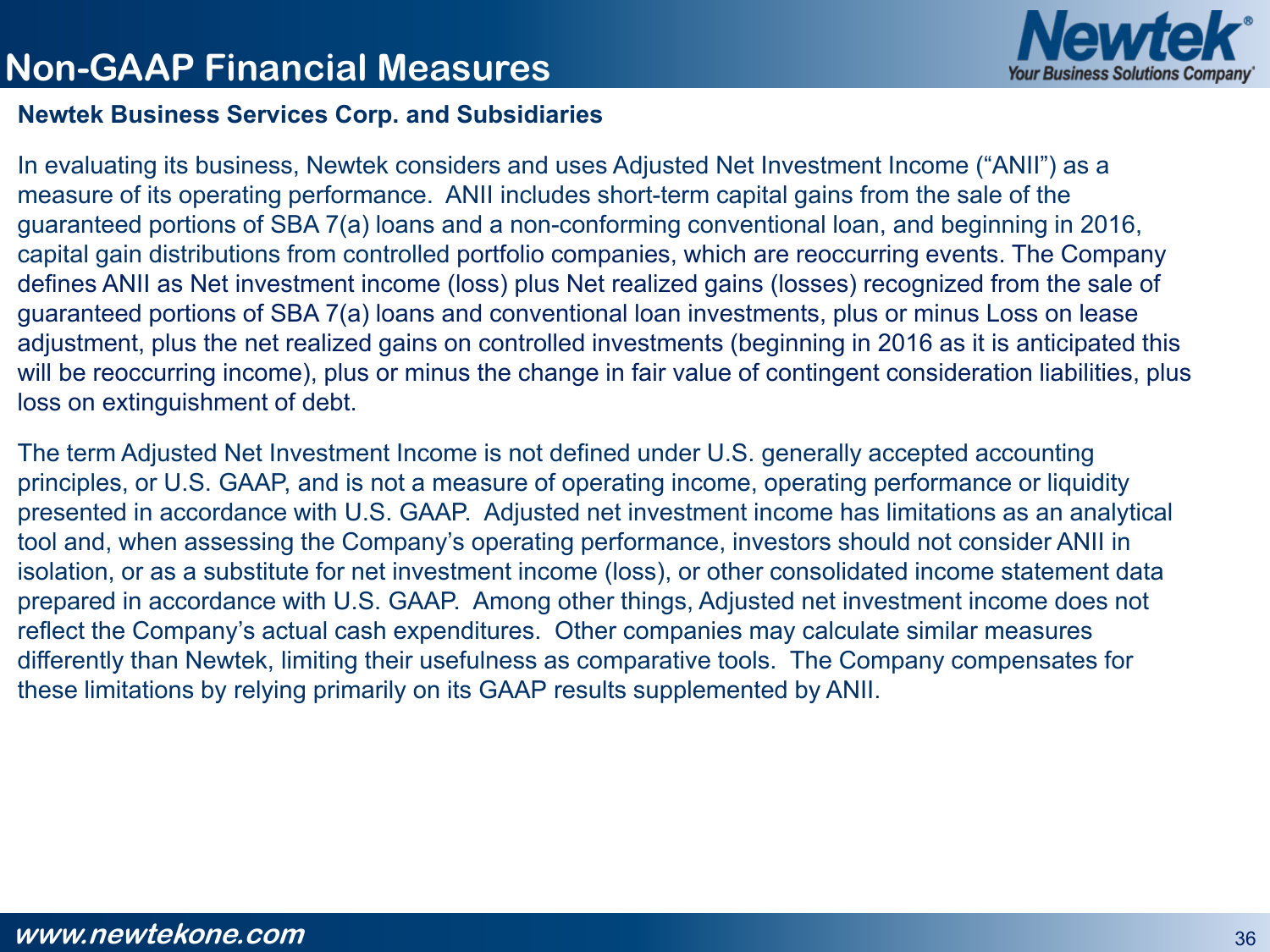

### **Newtek Business Services Corp. and Subsidiaries Adjusted Net Investment Income For the Three Months Ended September 30, 2018 and 2017**

| (in thousands, except per share amounts)                            |    | Three months<br>ended<br>September 30, |    |           | Three months<br>ended<br>September 30, |          |    |           |  |
|---------------------------------------------------------------------|----|----------------------------------------|----|-----------|----------------------------------------|----------|----|-----------|--|
|                                                                     |    | 2018                                   |    | Per share |                                        | 2017     |    | Per share |  |
| Net investment loss                                                 | \$ | (1,446)                                | \$ | (0.08)    | \$                                     | (1, 192) | \$ | (0.07)    |  |
| Net realized gain on non-affiliate investments - SBA 7(a) loans     |    | 10,554                                 |    | 0.56      |                                        | 9,938    |    | 0.57      |  |
| Net realized gain on non-affiliate investments - conventional loans |    | 278                                    |    | 0.01      |                                        |          |    |           |  |
| Loss on lease                                                       |    | (76)                                   |    | (0.00)    |                                        | (74)     |    | (0.00)    |  |
| Change in fair value of contingent consideration liabilities        |    | 6                                      |    | 0.00      |                                        | (748)    |    | (0.04)    |  |
| Adjusted Net investment income                                      |    | 9,316                                  |    | 0.50      |                                        | 7,924    |    | 0.45      |  |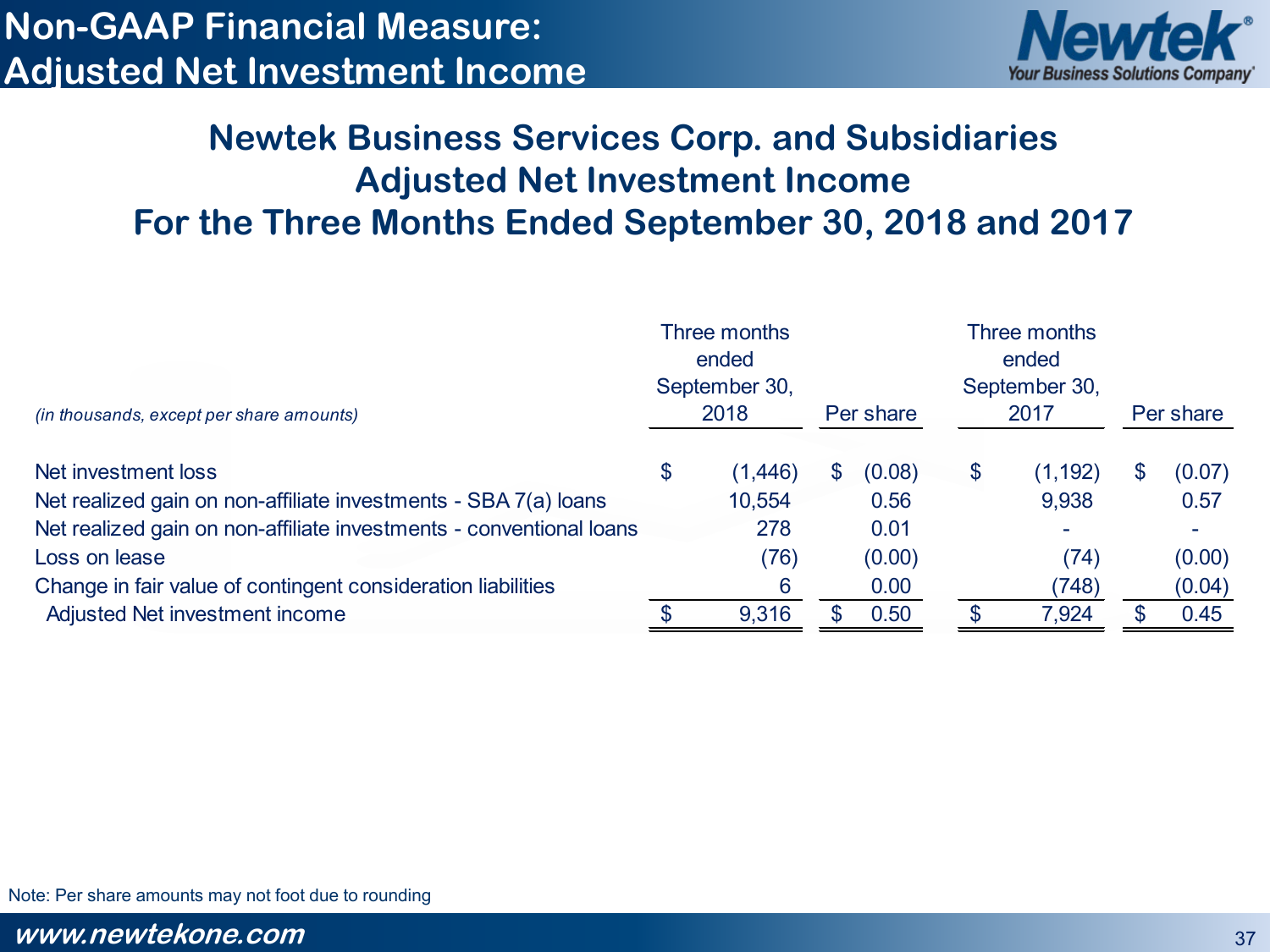### **Non-GAAP Financial Measure: Adjusted Net Investment Income**



#### **Newtek Business Services Corp. and Subsidiaries Adjusted Net Investment Income For the Nine Months Ended September 30, 2018 and 2017**

|                                                                     |    | Nine months<br>ended<br>September 30, |     |           | Nine months<br>ended<br>September 30, |         |    |           |  |
|---------------------------------------------------------------------|----|---------------------------------------|-----|-----------|---------------------------------------|---------|----|-----------|--|
| (in thousands, except per share amounts)                            |    | 2018                                  |     | Per share |                                       | 2017    |    | Per share |  |
| Net investment loss                                                 | \$ | (6, 353)                              | \$. | (0.34)    | \$                                    | (4,965) | \$ | (0.29)    |  |
| Net realized gain on non-affiliate investments - SBA 7(a) loans     |    | 30,754                                |     | 1.65      |                                       | 27,537  |    | 1.61      |  |
| Net realized gain on non-affiliate investments - conventional loans |    | 278                                   |     | 0.01      |                                       |         |    |           |  |
| Net realized gain on controlled investments                         |    | 52                                    |     | 0.00      |                                       |         |    |           |  |
| Loss on lease                                                       |    | (228)                                 |     | (0.01)    |                                       | (249)   |    | (0.01)    |  |
| Change in fair value of contingent consideration liabilities        |    | 23                                    |     | 0.00      |                                       | (748)   |    | (0.04)    |  |
| Loss on debt extinguishment                                         |    | 1,059                                 |     | 0.06      |                                       |         |    |           |  |
| Adjusted Net investment income                                      |    | 25,585                                |     | 1.37      |                                       | 21,575  |    | 1.26      |  |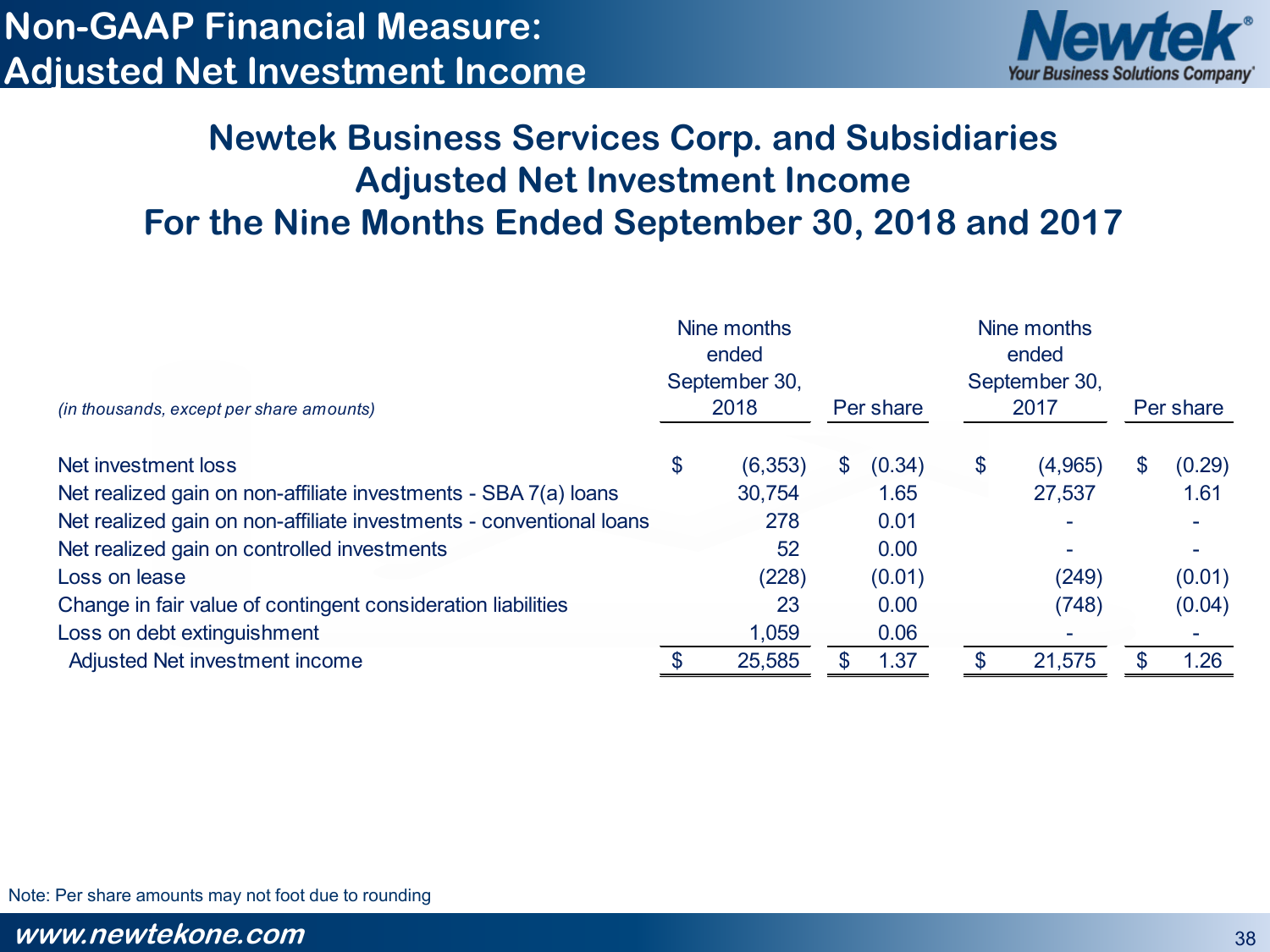

#### **Non-GAAP Financial Measures**

#### **Newtek's Controlled Portfolio Company Investments**

The Company's controlled portfolio company investments define Adjusted EBITDA as earnings before net interest expense, taxes, depreciation and amortization, impairment and managerial assistance fees. Adjusted EBITDA is used as a supplemental measure to review and assess the operating performance of the controlled portfolio companies. The Company's controlled portfolio companies also present Adjusted EBITDA because the Company believes it is frequently used by securities analysts, investors and other interested parties as a measure of financial performance.

The term Adjusted EBITDA is not defined under U.S. generally accepted accounting principles, or U.S. GAAP, and is not a measure of operating income, operating performance or liquidity presented in accordance with U.S. GAAP. Adjusted EBITDA has limitations as an analytical tool and, when assessing the portfolio company's operating performance, investors should not consider Adjusted EBITDA in isolation, or as a substitute for net income, or other income statement data prepared in accordance with U.S. GAAP. Among other things, Adjusted EBITDA does not reflect the controlled portfolio companies' actual cash expenditures. Other companies may calculate similar measures differently than the controlled portfolio company, limiting their usefulness as comparative tools. The Company compensates for these limitations by relying primarily on its GAAP results supplemented by Adjusted EBITDA.